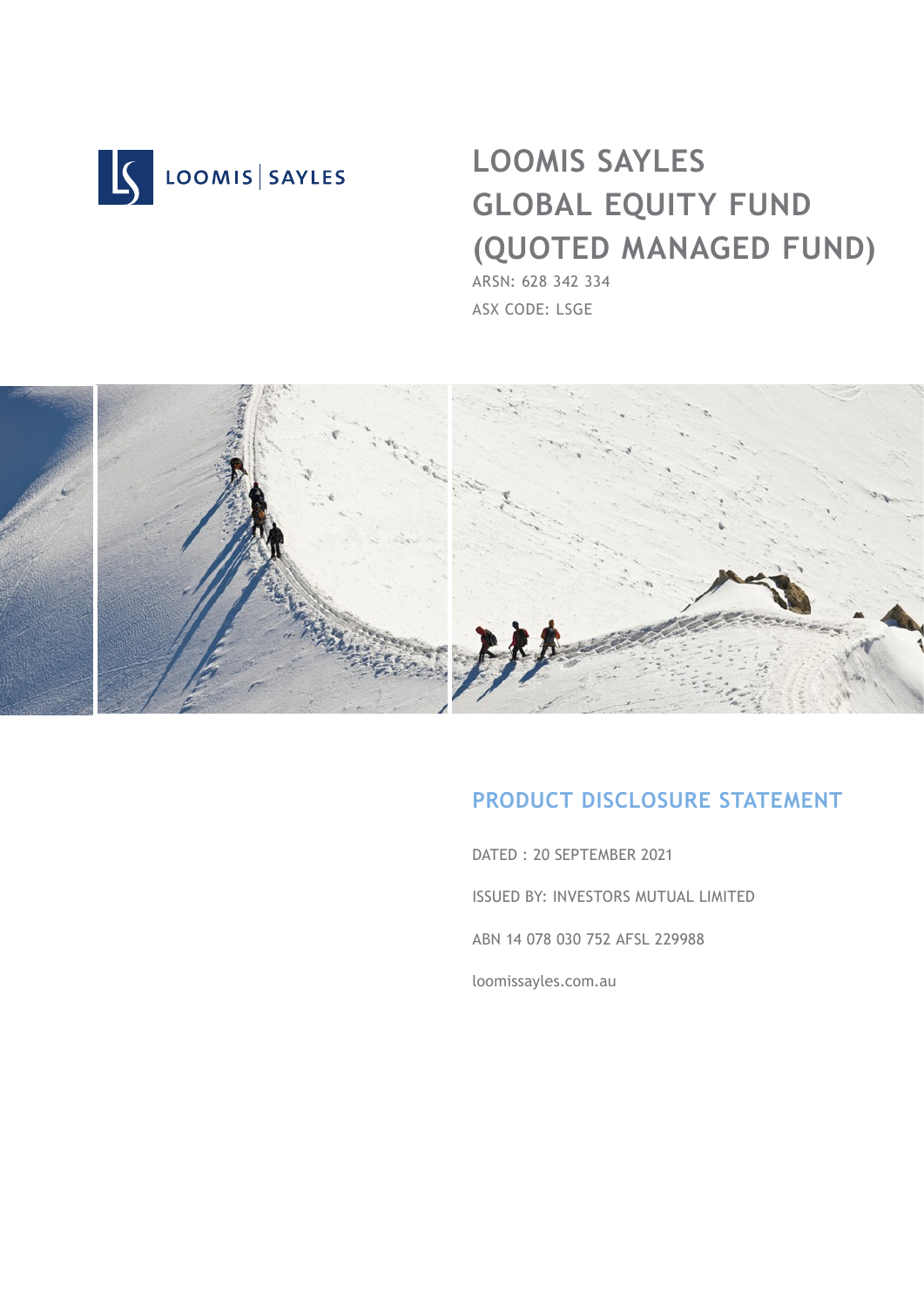#### IMPORTANT NOTICE

This Product Disclosure Statement **('PDS')** is a summary of the significant information relating to the Loomis Sayles Global Equity Fund **('Quoted Managed Fund') ('Quoted Class')** (ARSN 628 342 334). The Quoted Class constitutes a class of Units in the Loomis Sayles Global Equity Fund, ARSN 628 342 334 **('Fund')**. It is important that you consider the information in this PDS carefully before making a decision about this product. To obtain copies of this PDS, visit loomissayles.com.au or contact us on 1300 157 862.

We suggest that you keep this PDS for future reference.

The information contained in this PDS is general information only and doesn't take into account your personal objectives, financial situation or needs. You should consider the appropriateness of this information for your situation before you decide to invest. To help you make an informed investment decision, you should consult a licensed financial adviser to obtain financial advice tailored to suit your personal circumstances before investing.

Your investment does not represent deposits or other liabilities of the Responsible Entity. The Responsible Entity, its related bodies corporate and their respective officers, employees or agents do not in any way guarantee the capital value of your investment, or the performance of the Quoted Class or any other Class of Unit in the Fund. The Responsible Entity and its agents do not guarantee the success, repayment of capital or any rate of return on income or capital or the investment performance of the Quoted Class or of the Fund. An investment in Quoted Class, or any other Class of Units in the Fund is subject to investment risk. This PDS does not constitute an offer or invitation in any place in which, or to any person to whom, it would not be lawful to make such an offer or invitation.

The information in this PDS is subject to change from time-to-time. Information that is not materially adverse information can be updated by the Responsible Entity. Updated information can be obtained through the Fund's website, loomissayles.com.au. Investors may request a paper copy of any updated information at any time, free of charge.

This PDS relates to the issue of Units in the Quoted Class of the Fund which are quoted, or that the Responsible Entity intends to quote, on the ASX. An application has been made to the ASX for the Units in the Quoted Class to be admitted to trading status under the AQUA Rules framework. As at the date of this PDS, the Units are not yet quoted on the ASX. Once quoted, the Units will be quoted under the AQUA Rules, not the ASX Listing Rules. The AQUA Rules are accessible at asx.com.au.

There is a separate class of Units in the Fund that are not quoted **('Unquoted Class')**. You cannot invest in Units in the unquoted class by relying on this PDS. If you wish to invest in the Unquoted Class of Units, please visit loomissayles.com.au or contact us on 1300 157 862 to obtain a copy of the PDS relating to Units in the Unquoted Class.

A copy of this document has been lodged with the Australian Securities & Investments Commission **('ASIC')**. ASIC takes no responsibility for the content of this document.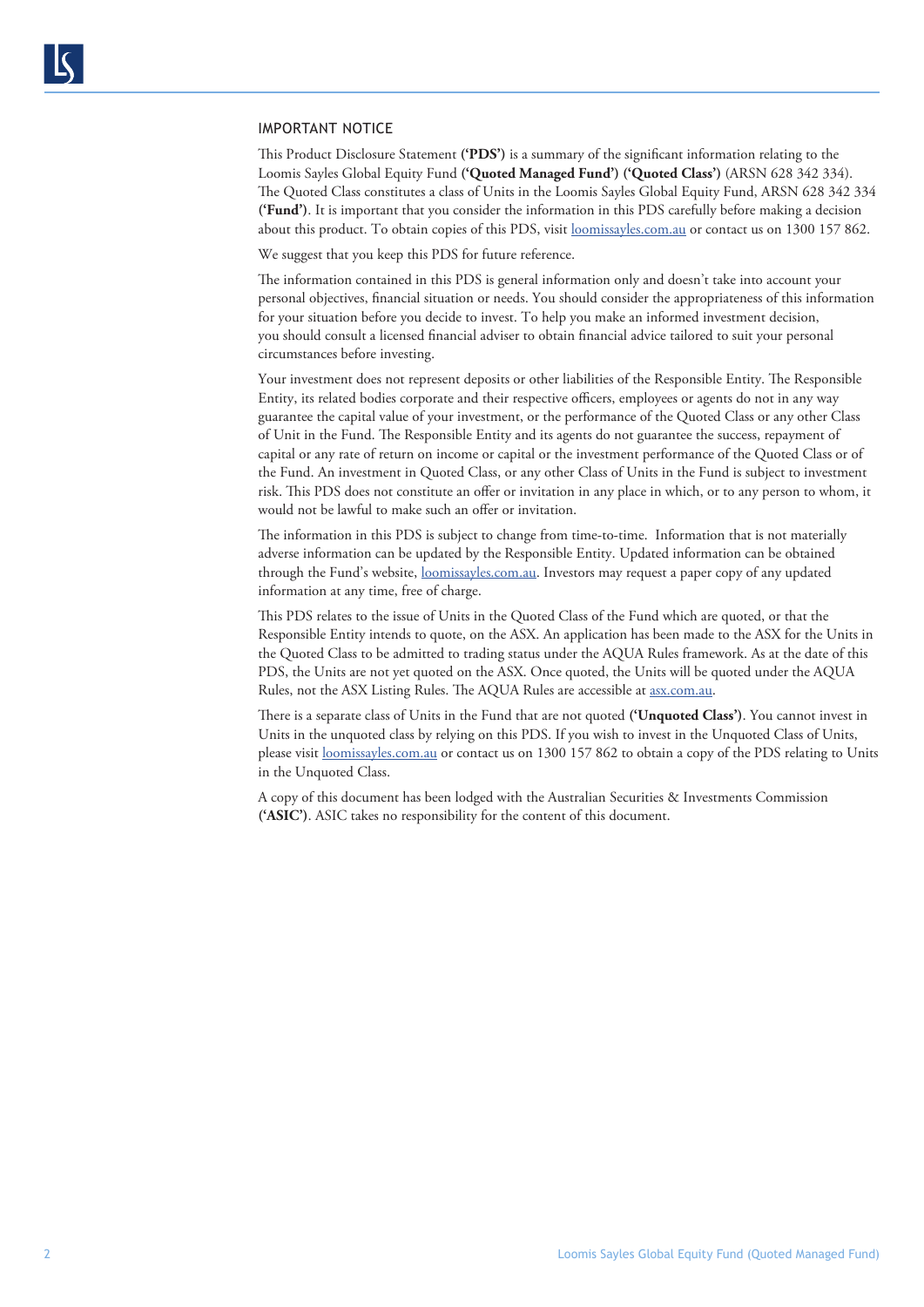# Contents

| 1.  | Key Information Summary                                                 | 4  |
|-----|-------------------------------------------------------------------------|----|
| 2.  | About AQUA Rules and CHESS                                              |    |
| 3.  | The Loomis Sayles Global Equity Fund (Quoted Managed Fund)              | 8  |
| 4.  | How we invest your money                                                | 9  |
| 5.  | Risks of investing in the Quoted Class                                  | 10 |
| 6.  | Investing in the Loomis Sayles Global Equity Fund (Quoted Managed Fund) | 12 |
| 7.  | Fees and costs                                                          | 15 |
| 8.  | Information & reporting about your investment                           | 20 |
| 9.  | Important tax information                                               | 21 |
| 10. | Additional information                                                  | 23 |
| 11. | The custodian, investment administrator and investment manager          | 25 |
| 12. | Privacy                                                                 | 26 |
| 13. | Important information for New Zealand investors                         | 27 |
|     | Contact details                                                         | 31 |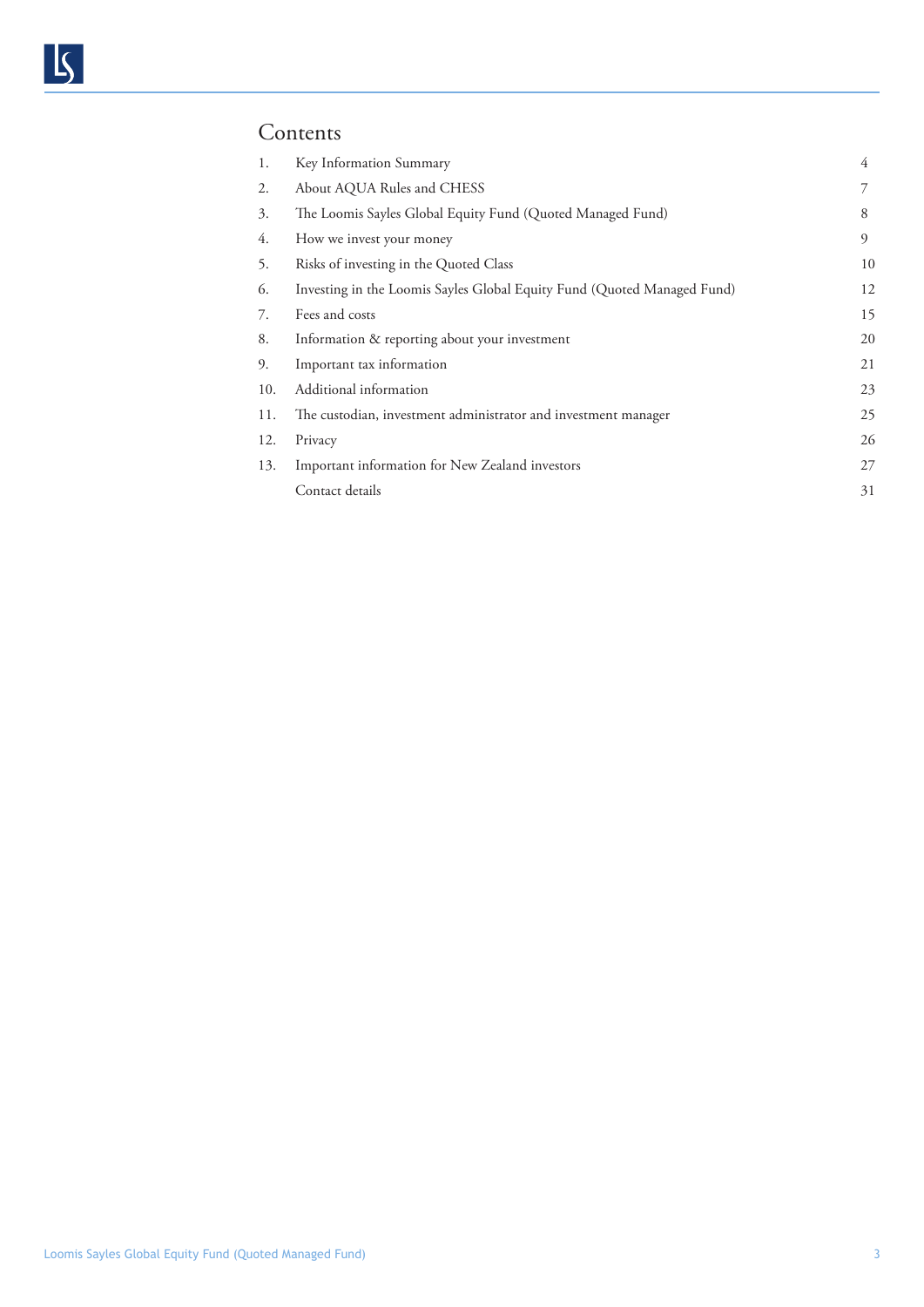### 1. Key Information Summary

#### ABOUT INVESTORS MUTUAL

#### Investors Mutual Limited

Investors Mutual Limited ABN 14 078 030 752 **('Responsible Entity', 'RE', 'we', 'our', 'us')** is the responsible entity of the Loomis Sayles Global Equity Fund **('Fund')**. The Responsible Entity is the issuer of units in the Loomis Sayles Global Equity Fund (Quoted Managed Fund) **('Quoted Class')** offered under this PDS and has prepared this PDS. Unless otherwise stated, references to the Fund in this PDS includes the Quoted Class. The Responsible Entity is responsible for the administration, operation and management of the Fund and setting the Fund's investment policy and objectives. The Responsible Entity holds Australian Financial Services License (AFSL) No. 229988, which includes an authorisation to operate managed investment schemes.

#### Loomis, Sayles & Company, L.P.

The Responsible Entity has appointed Loomis, Sayles & Company, L.P (**'Loomis Sayles', 'the Investment Manager'**), to manage the assets of the Fund.

Since 1926, Loomis Sayles has helped fulfil the investment needs of institutional and mutual fund clients worldwide. The firm's performance-driven investors integrate deep proprietary research and integrated risk analysis to make informed, judicious decisions. Teams of portfolio managers, strategists, research analysts and traders collaborate to assess market sectors and identify investment opportunities wherever they may lie, within traditional asset classes or among a range of alternative investments. Loomis Sayles has the resources, foresight and the flexibility to look far and wide for value in broad and narrow markets in its commitment to deliver attractive returns for clients. This rich tradition has earned Loomis Sayles the trust and respect of clients worldwide, for whom it manages US \$357 billion in assets (as of 30 June, 2021).

Loomis Sayles is exempt from the requirement to hold an AFSL under the Corporations Act 2001 (Cth) in respect of the provision of certain financial services to wholesale clients. Loomis Sayles is regulated by the United States Securities and Exchange Commission (SEC) under US laws, which differ from Australian laws.

#### Loomis Sayles Global Equity Fund (Quoted Managed Fund)

Neither the Responsible Entity nor the Investment Manager guarantees the performance of the Fund or the return of capital or income. Your investment in the Fund is subject to risk. This could involve delays in the processing of redemptions and loss of income or the principal invested.

The Responsible Entity is responsible for overseeing the operations of the Fund. As the investment manager, Loomis Sayles is responsible for selecting and managing the assets of the Fund. Please refer to 'The Loomis Sayles Global Equity Fund (Quoted Managed Fund)' on page 8 for more details.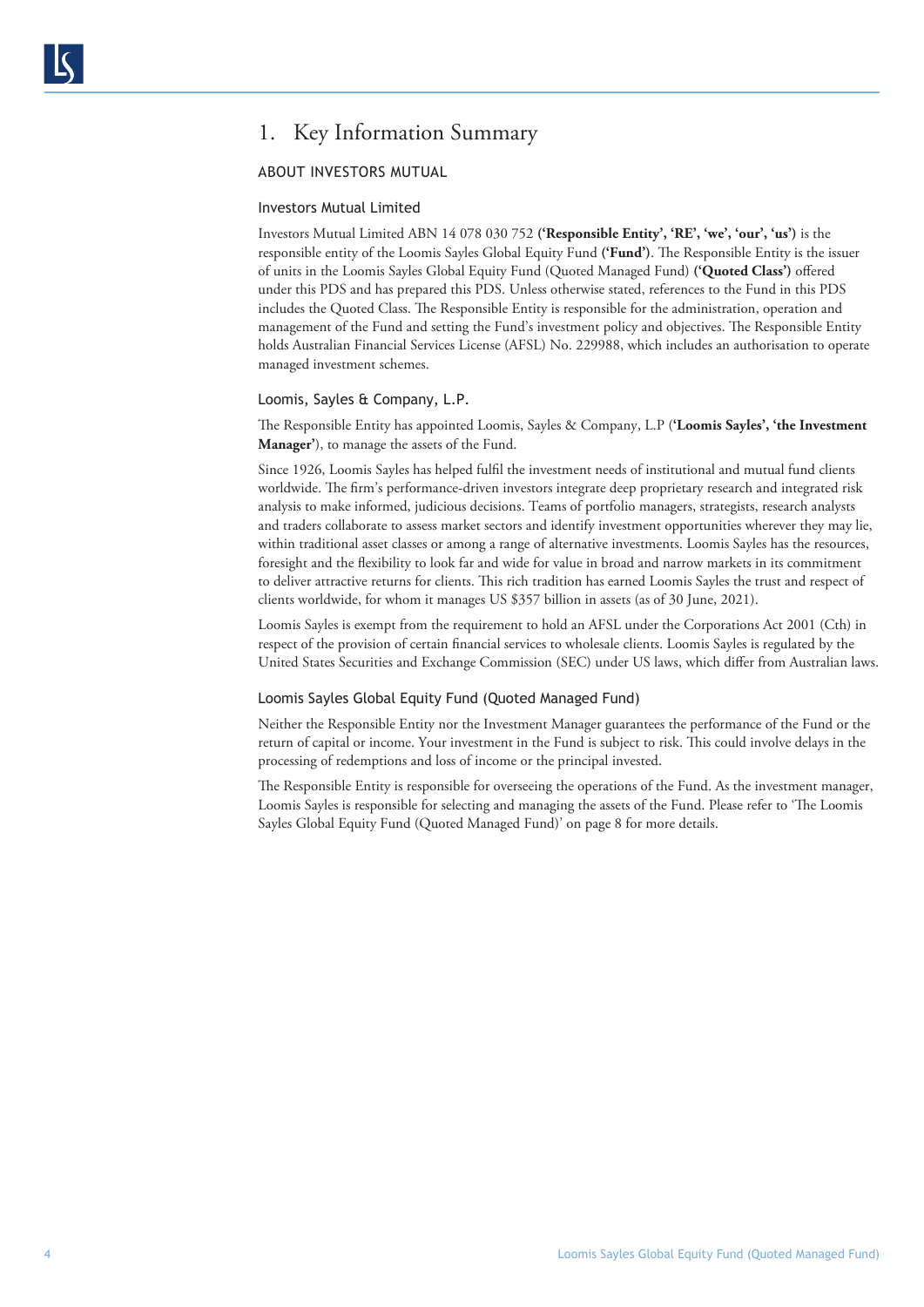| Fund name                                     | Loomis Sayles Global Equity Fund (Quoted Managed Fund)                                                                                                                                                                                                                                                                                                                                                                                                                                                                                                                                                                                                                                              |  |  |  |
|-----------------------------------------------|-----------------------------------------------------------------------------------------------------------------------------------------------------------------------------------------------------------------------------------------------------------------------------------------------------------------------------------------------------------------------------------------------------------------------------------------------------------------------------------------------------------------------------------------------------------------------------------------------------------------------------------------------------------------------------------------------------|--|--|--|
| <b>ASX Code</b>                               | <b>LSGE</b>                                                                                                                                                                                                                                                                                                                                                                                                                                                                                                                                                                                                                                                                                         |  |  |  |
| <b>ARSN</b>                                   | 628 342 334                                                                                                                                                                                                                                                                                                                                                                                                                                                                                                                                                                                                                                                                                         |  |  |  |
| <b>Responsible Entity</b>                     | Investors Mutual Limited ABN 14 078 030 752 AFSL 229988<br>Level 24, 25 Bligh Street<br>Sydney NSW 2000 Australia                                                                                                                                                                                                                                                                                                                                                                                                                                                                                                                                                                                   |  |  |  |
| <b>Investment Manager</b>                     | Loomis, Sayles & Company, L.P.                                                                                                                                                                                                                                                                                                                                                                                                                                                                                                                                                                                                                                                                      |  |  |  |
| <b>Custodian and Administrator</b>            | Citigroup Pty Ltd (CPL)                                                                                                                                                                                                                                                                                                                                                                                                                                                                                                                                                                                                                                                                             |  |  |  |
| About the Fund and the<br><b>Quoted Class</b> | The Fund is a registered managed investment scheme. The assets of<br>the Fund are composed of global equity securities that the Investment<br>Manager believes trade at a discount to its estimate of intrinsic<br>value. The Investment Manager will seek out securities with quality<br>characteristics that can grow intrinsic value over time and offer attractive<br>valuations.                                                                                                                                                                                                                                                                                                               |  |  |  |
|                                               | The Investment Manager's bottom-up portfolio construction leads to<br>the selection of approximately 35 to 65 high-conviction companies.<br>Country, sector or industry exposure in the Fund is determined by<br>stock selection - the Investment Manager does not strive for specific<br>allocations.                                                                                                                                                                                                                                                                                                                                                                                              |  |  |  |
|                                               | The Fund is designed for investors with a 4 to 5 year investment time<br>horizon, who wish to benefit from the long-term capital gains available<br>from global equities investments and who are comfortable with<br>fluctuations in capital value in the short to medium term.                                                                                                                                                                                                                                                                                                                                                                                                                     |  |  |  |
|                                               | The Units offered under this PDS are, or are intended to be, quoted on<br>the ASX pursuant to AQUA Rules ('Quoted Class'). There is another<br>class of Units in the Fund which are not quoted ('Unquoted Class')<br>- a PDS relating to the offer of Units in the Unquoted Class can be<br>obtained by contacting the Responsible Entity.                                                                                                                                                                                                                                                                                                                                                          |  |  |  |
|                                               | For more information on the Fund's investments and investment<br>strategy, see pages 8-9.                                                                                                                                                                                                                                                                                                                                                                                                                                                                                                                                                                                                           |  |  |  |
| Investment objective                          | To provide a rate of return (after fees and expenses and before taxes)<br>which exceeds the return of the Fund's benchmark (MSCI All Country<br>World Index) over a full market cycle.                                                                                                                                                                                                                                                                                                                                                                                                                                                                                                              |  |  |  |
| Significant benefits                          | Investing in Quoted Class Units in the Fund offers investors a range of<br>benefits, including:                                                                                                                                                                                                                                                                                                                                                                                                                                                                                                                                                                                                     |  |  |  |
|                                               | the ability to trade Units on the ASX during normal ASX trading<br>hours;<br>the ability to track the performance of the Units on the ASX;<br>your money is managed by Loomis Sayles professionals who have<br>access to investment techniques that may not be available to all<br>investors;<br>a sound investment philosophy and disciplined process focussed on<br>$\bullet$<br>uncovering drivers of long-term performance - quality, intrinsic<br>value growth and valuation;<br>access to the Investment Manager's best alpha opportunities -<br>$\bullet$<br>unconstrained by style, sector or geography; and<br>access to investment opportunities and markets that may not be<br>$\bullet$ |  |  |  |
|                                               | accessible to all investors.                                                                                                                                                                                                                                                                                                                                                                                                                                                                                                                                                                                                                                                                        |  |  |  |
| <b>Risk Level</b>                             | This Fund is considered to be a high-risk investment. The Fund aims to<br>outperform the MSCI All Country World Index over the longer term.                                                                                                                                                                                                                                                                                                                                                                                                                                                                                                                                                         |  |  |  |

#### THE LOOMIS SAYLES GLOBAL EQUITY FUND (QUOTED MANAGED FUND)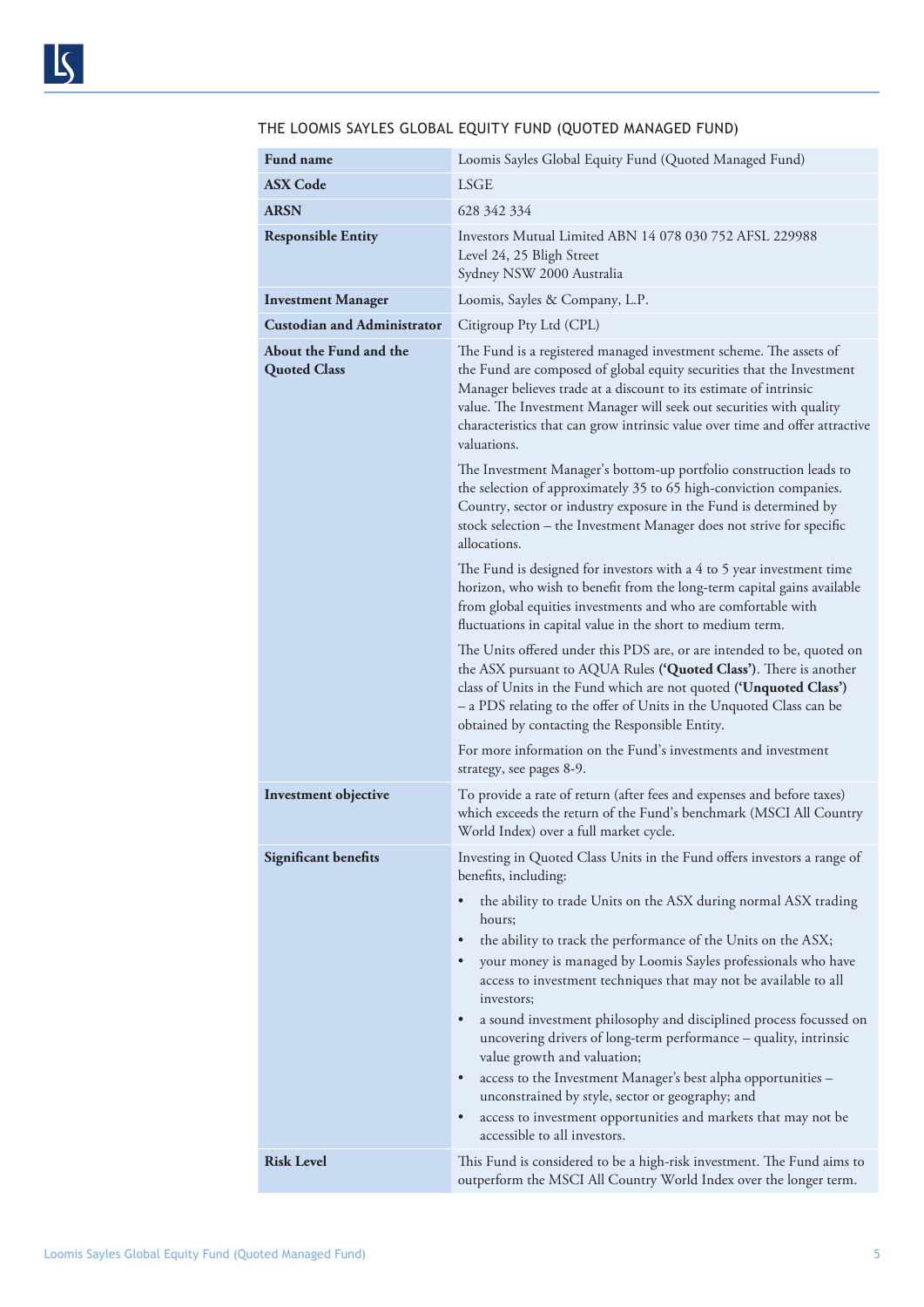| <b>Risks</b>                              | All investments are subject to risk.<br>The significant risks associated with the Fund and in holding Quoted<br>Class Units in the Fund are described in section 5 on pages 10-12 of this<br>PDS.                                                                                                                                                                                                                                                                               |
|-------------------------------------------|---------------------------------------------------------------------------------------------------------------------------------------------------------------------------------------------------------------------------------------------------------------------------------------------------------------------------------------------------------------------------------------------------------------------------------------------------------------------------------|
| Net asset value                           | Under normal market conditions, the net asset value ('NAV') of<br>the Fund is calculated on each Business Day in accordance with the<br>Fund's Constitution. In abnormal market conditions, the NAV will be<br>calculated and published when the Responsible Entity determines in its<br>discretion that the published NAV accurately reflects the NAV at the<br>relevant time.                                                                                                 |
|                                           | The NAV per Unit is calculated by dividing the NAV of the Fund by the<br>number of Units on issue in the Fund. An indicative NAV per Quoted<br>Class Unit ('iNAV') will be published by the Fund throughout the ASX<br>Trading Day.                                                                                                                                                                                                                                             |
| <b>Distributions</b>                      | The Fund generally declares distributions on an annual basis as at the<br>end of June each year.                                                                                                                                                                                                                                                                                                                                                                                |
|                                           | For more information on Distributions, see page 13.                                                                                                                                                                                                                                                                                                                                                                                                                             |
| <b>Entering and exiting</b><br>the Fund   | Investors can enter and exit the Fund by buying and selling Quoted<br>Class Units on the ASX in the same way as other ASX quoted securities.<br>The price at which Investors enter and exit the Fund will be the price at<br>which they buy or sell the Units on the ASX. You should be aware that<br>holders of Units in the Quoted Class will only have a very limited ability<br>to redeem their Quoted Class Units directly with the Responsible Entity<br>$-$ see page 13. |
| Market liquidity                          | Investors can buy Quoted Class Units from, and sell Units to, other<br>investors in the secondary market in the same way as other ASX quoted<br>securities.                                                                                                                                                                                                                                                                                                                     |
|                                           | The Responsible Entity, on behalf of the Quoted Class, may in its<br>discretion provide liquidity to investors on the ASX by acting as a buyer<br>and seller of Quoted Class Units in the Fund. The Responsible Entity has<br>appointed a market participant to act as its agent to execute its market<br>making activities ('Market Making Agent').                                                                                                                            |
| Fees and other costs                      | A Management fee of 0.99% p.a. of the net asset value of the Quoted<br>Class (inclusive of the net effect of GST). For more information on Fees<br>and other costs of the Fund, see section 7 on pages 15-19.                                                                                                                                                                                                                                                                   |
| <b>Cooling off &amp; Complaints</b>       | Cooling off rights do not apply to the Quoted Class on the basis that<br>Units are traded on the ASX under the AQUA Rules. A complaints<br>handling process has been established by the Responsible Entity. For<br>more information on complaints, see page 24.                                                                                                                                                                                                                 |
| <b>Transaction confirmation</b>           | Investors buying or selling Quoted Class Units in the Fund on the<br>ASX will receive transaction confirmations from their stockbroker or<br>platform.                                                                                                                                                                                                                                                                                                                          |
| <b>General information</b><br>and updates | Further information, including any updates issued by the Responsible<br>Entity and other statutory reports, can be found at<br>loomissayles.com.au.                                                                                                                                                                                                                                                                                                                             |
|                                           |                                                                                                                                                                                                                                                                                                                                                                                                                                                                                 |

### UNIT REGISTRY CONTACT DETAILS

| <b>Telephone</b> | 1300 304 109                                     |
|------------------|--------------------------------------------------|
| Email            | LSGE@linkmarketservices.com.au                   |
| <b>Address</b>   | Level 12<br>680 George Street<br>Sydney NSW 2000 |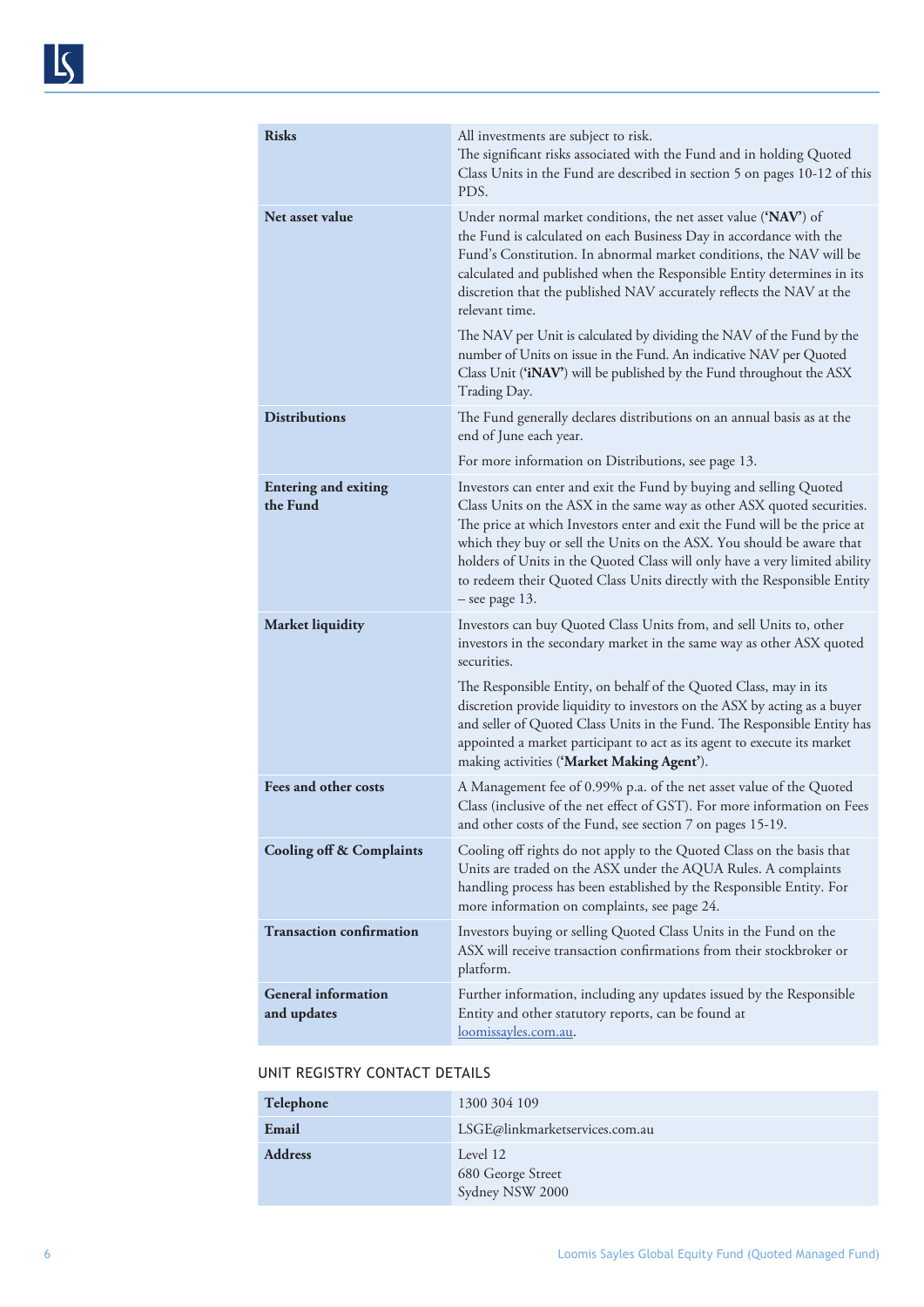# 2. About AQUA Rules and CHESS

An application has been made to the ASX for the Units in the Quoted Class of the Fund to be admitted to trading status under the AQUA Rules framework. As at the date of this PDS, the Quoted Class Units are not yet quoted on the ASX. If the Units in the Quoted Class are admitted to trade on the ASX, the Units will be quoted under the AQUA Rules, not the ASX Listing Rules. The AQUA Rules are accessible at asx.com.au

The following table sets out the key differences between the ASX Listing Rules and the AQUA Rules.

| Requirement           | <b>ASX Listing Rules</b>                                                                                                                                                                                                                                                                                         | <b>AQUA Rules</b>                                                                                                                                                                                                                                                                                                                                                                                                                                                                                                                                                                                                                                                                                                                                                                                                                                                                                              |
|-----------------------|------------------------------------------------------------------------------------------------------------------------------------------------------------------------------------------------------------------------------------------------------------------------------------------------------------------|----------------------------------------------------------------------------------------------------------------------------------------------------------------------------------------------------------------------------------------------------------------------------------------------------------------------------------------------------------------------------------------------------------------------------------------------------------------------------------------------------------------------------------------------------------------------------------------------------------------------------------------------------------------------------------------------------------------------------------------------------------------------------------------------------------------------------------------------------------------------------------------------------------------|
| Continuous disclosure | Issuers are subject to continuous<br>disclosure requirements under ASX<br>Listing Rule 3.1 and section 674 of<br>the Corporations Act 2001 (Cth)<br>('Corporations Act').                                                                                                                                        | Issuers of products quoted under the AQUA Rules are not subject to<br>the continuous disclosure requirements in ASX Listing Rule 3.1 and<br>section 674 of the Corporations Act.<br>The Responsible Entity will comply with the disclosure requirements in<br>section 675 of the Corporations Act. This means that the Responsible<br>Entity will disclose to ASIC information which is not generally available<br>and that a reasonable person would expect, if the information were<br>generally available, to have a material effect on the price or value of<br>the Quoted Class Units, provided that such information has not<br>already been included in this PDS (as supplemented or amended). The<br>Responsible Entity will publish such information on the ASX market<br>announcements platform and on Loomis Sayles' website at<br>loomissayles.com.au at the same time as it is disclosed to ASIC. |
|                       |                                                                                                                                                                                                                                                                                                                  | Under AQUA Rule 10A.4, the Responsible Entity must also disclose:<br>information about the NAV of the Fund daily;<br>$\bullet$<br>information about redemptions from the Fund;<br>information about distributions paid in relation to the Fund;<br>$\bullet$<br>any other information which is required to be disclosed to ASIC<br>under section 675 of the Corporations Act; and<br>any other information that would be required to be disclosed to<br>$\bullet$<br>the ASX under section 323DA of the Corporations Act if the Units<br>were admitted under the ASX Listing Rules.<br>In addition, under the AQUA Rule 10A.6.3 the Responsible Entity<br>must immediately notify the ASX of any information the non-disclosure<br>of which may lead to the establishment of a false market in the Quoted<br>Class Units or which would be likely to materially affect the price of the<br>Quoted Class Units. |
| Periodic disclosure   | Issuers are required to disclose<br>half-yearly and annual financial<br>information and reports to the ASX<br>market announcements platform.                                                                                                                                                                     | Issuers of products quoted under the AQUA Rules are not required to<br>disclose half-yearly or annual financial information or reports to the ASX<br>market announcements platform.<br>The Responsible Entity is required to lodge financial information and<br>reports in respect of the Fund with ASIC under Chapter 2M of the<br>Corporations Act.                                                                                                                                                                                                                                                                                                                                                                                                                                                                                                                                                          |
| Corporate governance  | Listed companies and listed<br>managed investment schemes are<br>subject to notification requirements<br>under the Corporations Act and<br>the ASX Listing Rules relating to<br>takeover bids, buy-backs, change<br>of capital, new issues, restricted<br>securities, disclosure of directors'<br>shareholdings. | Although the Quoted Class Units are intended to be quoted under the<br>AQUA Rules, neither the Fund nor the Responsible Entity itself are<br>listed on the ASX and therefore they are not subject to certain corporate<br>governance requirements.<br>The Responsible Entity will still be required to comply with the related<br>party requirements in Part 5C.7 and Chapter 2E of the Corporations<br>Act, and with section 601FM of the Corporations Act including that the<br>Responsible Entity may be removed by an extraordinary resolution of<br>members on which the Responsible Entity would not be entitled to vote.                                                                                                                                                                                                                                                                                |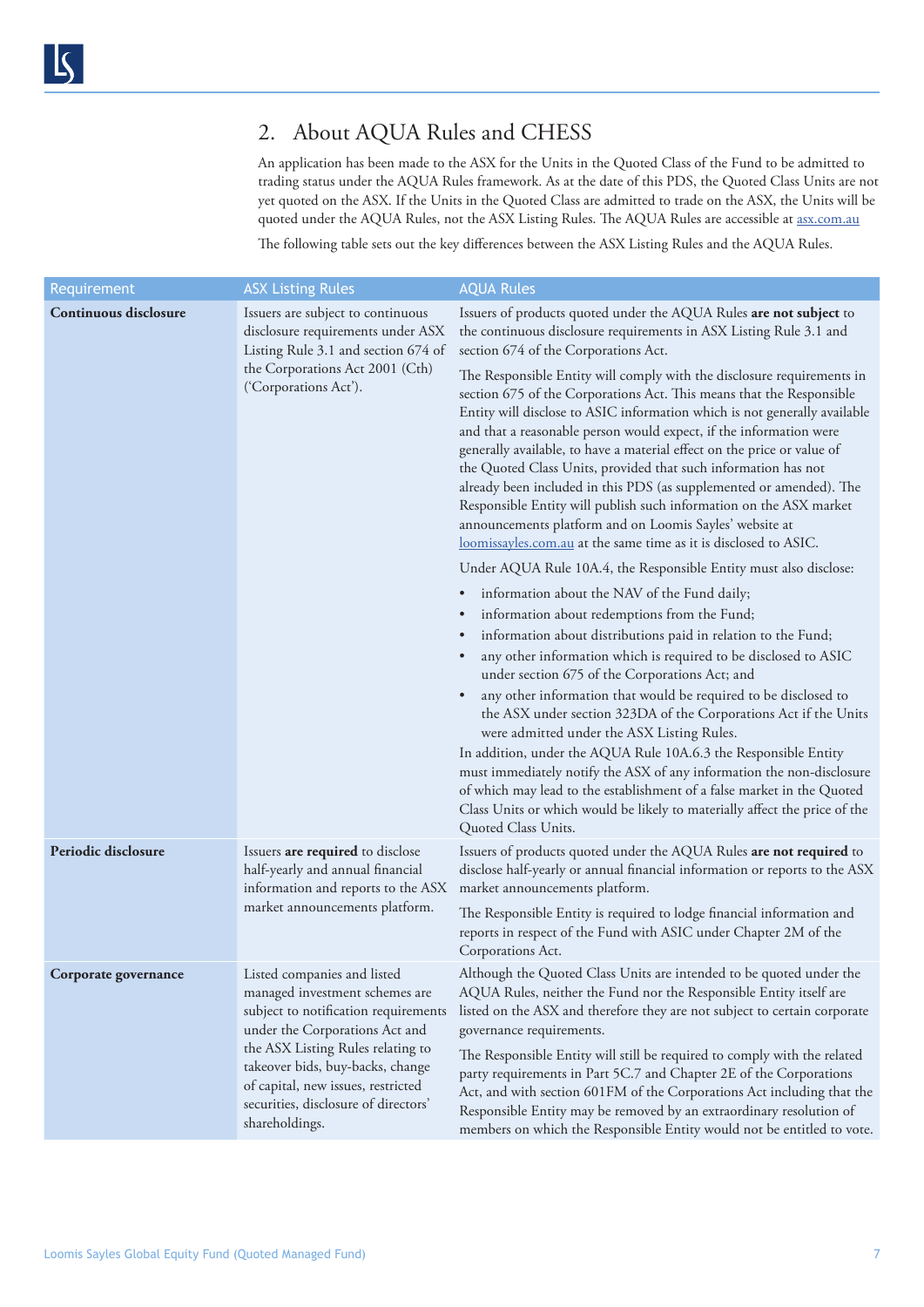| <b>Related party transactions</b>                   | Chapter 10 of the ASX Listing<br>Rules relates to transactions<br>between an entity and a person in a<br>position to influence the entity and<br>sets out controls over related party<br>transactions. | Chapter 10 of the ASX Listing Rules does not apply to AQUA Rules<br>quoted products. The Responsible Entity will still be required to comply<br>with the related party requirements in Part 5C.7 and Chapter 2E of the<br>Corporations Act.                                                                                                                                                                                                                       |
|-----------------------------------------------------|--------------------------------------------------------------------------------------------------------------------------------------------------------------------------------------------------------|-------------------------------------------------------------------------------------------------------------------------------------------------------------------------------------------------------------------------------------------------------------------------------------------------------------------------------------------------------------------------------------------------------------------------------------------------------------------|
| <b>Auditor rotation obligations</b>                 | Division 5 of Part 2M.4 of the<br>Corporations Act imposes specific<br>rotation obligations on auditors<br>of listed companies and listed<br>managed investment schemes.                               | Issuers of products quoted under the AQUA Rules are not subject to<br>the auditor rotation requirements in Division 5 of Part 2M.4 of the<br>Corporations Act.<br>An auditor will be appointed by the Responsible Entity to audit the<br>financial statements and compliance plan of the Fund.                                                                                                                                                                    |
| Investor diversification and<br>spread requirements | There are requirements under the<br>ASX Listing Rules that issuers<br>satisfy certain minimum spread<br>requirements (i.e. a minimum<br>number of holders each having a<br>minimum parcel size).       | These requirements do not apply to AQUA Product issuers. Under the<br>AQUA Rules, unless and until a suitable spread of holders is achieved,<br>an AQUA Product issuer must ensure a reasonable bid and volume is<br>maintained for the AQUA Product on the ASX except in permitted<br>circumstances or have in place other arrangements which meet ASX's<br>requirements for providing liquidity, generally through the appointment<br>of a Market Making Agent. |

## About CHESS

The Unit Registry for the Quoted Class participates in the Clearing House Electronic Sub-register System (**'CHESS'**). CHESS is a fast and economical clearing and settlement facility which also provides an electronic sub-register service. The Unit Registry has established and will maintain an electronic sub-register with CHESS on behalf of the Responsible Entity.

The Responsible Entity will not issue Investors with certificates in respect of their Quoted Class Units. Instead, when Investors purchase Units on the ASX they will receive a holding statement from the Unit Registry which will set out the number of Quoted Class Units they hold. The holding statement will specify the "Holder Identification Number" or "Securityholder Reference Number" allocated by CHESS.

Subject to ASX Operating Rules and ASX Listing Rules, the Responsible Entity may decline to register a purchaser of a Unit or Units.

# 3. The Loomis Sayles Global Equity Fund (Quoted Managed Fund)

| The Fund's investment<br>objective        | To provide a rate of return (after fees and expenses and before taxes)<br>which exceeds the return of the Fund's benchmark (MSCI All Country<br>World Index) over a full market cycle.                                                                                                                                                                                                                               |  |  |
|-------------------------------------------|----------------------------------------------------------------------------------------------------------------------------------------------------------------------------------------------------------------------------------------------------------------------------------------------------------------------------------------------------------------------------------------------------------------------|--|--|
| The Fund's investments                    | The Fund invests primarily in common stocks of companies globally.<br>The Fund invests in the securities of companies with three alpha drivers:<br>quality, intrinsic value growth and valuation.                                                                                                                                                                                                                    |  |  |
|                                           | The Fund focusses on approximately 35-65 securities which demonstrate<br>these three alpha drivers. The Fund employs a style agnostic approach<br>to finding opportunities, therefore avoiding sub-optimal constraints of<br>style box characteristics. There are no geographic limits on the Fund's<br>investments, and the Fund may invest in securities of companies located<br>in developed or emerging markets. |  |  |
|                                           | The Fund typically invests in the securities of larger capitalisation<br>companies and does not invest in companies below US \$2 billion<br>capitalisation. The Fund does not employ the use of derivatives.                                                                                                                                                                                                         |  |  |
| Minimum suggested<br>investment timeframe | An investment horizon of four to five years.                                                                                                                                                                                                                                                                                                                                                                         |  |  |
| The Fund's income<br>distribution         | The Fund generally declares distributions on an annual basis as at the<br>end of June each year.                                                                                                                                                                                                                                                                                                                     |  |  |
| Date the Fund was<br>established          | 1 November 2018                                                                                                                                                                                                                                                                                                                                                                                                      |  |  |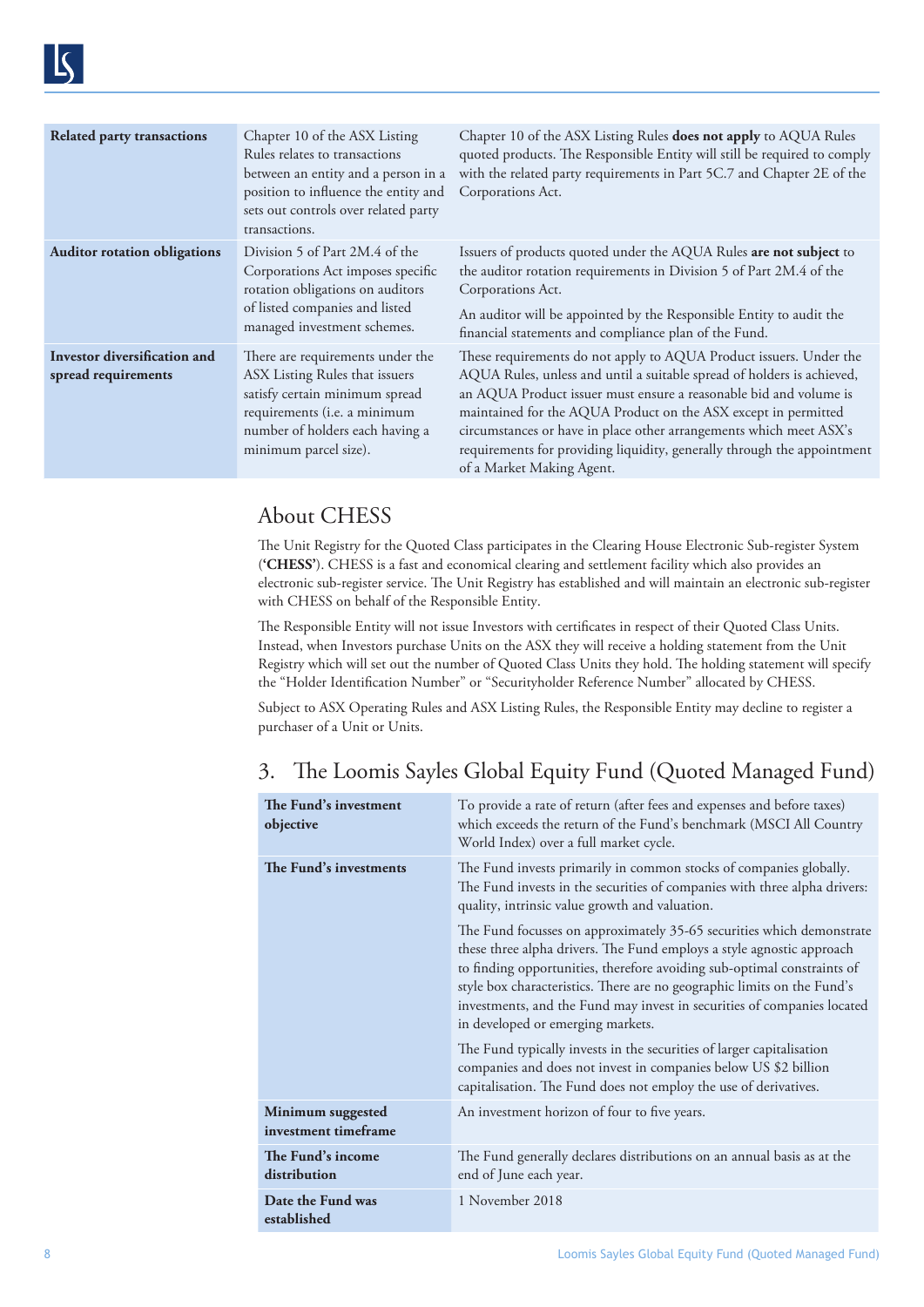### 4. How we invest your money

When making an investment decision you should consider the likely investment return, the risk and your own investment timeframe.

The Fund is composed of global equity securities that the Investment Manager believes trade at a discount to its estimate of intrinsic value. The Investment Manager will seek out securities with quality characteristics that can grow intrinsic value over time and offer attractive valuations.

The Investment Manager's bottom-up portfolio construction leads to the selection of approximately 35 to 65 high-conviction companies. Country, sector or industry exposure in the Fund is determined by stock selection – the Investment Manager does not strive for specific allocations.

The Fund is designed for investors with a 4 to 5 year investment time horizon, who wish to benefit from the long-term capital gains available from global equities investments and who are comfortable with fluctuations in capital value in the short to medium term.

#### INVESTMENT PHILOSOPHY

The Investment Manager believes investing in companies with their three alpha drivers of Quality, Intrinsic Value Growth and Valuation can help deliver long-term outperformance. Targeting these alpha drivers allows the Investment Manager to capture two market inefficiencies: mispricing, through the Valuation alpha driver, and a 'duration effect' through Quality and Intrinsic Value Growth alpha drivers. The Investment Manager defines the 'duration effect' as a high quality company's ability to add value over time through the compounding of its cash flows.

#### INVESTMENT STYLE

The Loomis Sayles Global Equity Fund employs an unconstrained, style-agnostic approach to finding opportunities, therefore avoiding sub-optimal constraints of style box characteristics.

The Fund is a global 'best ideas' portfolio. At any given time, the Fund may have characteristics of a specific style however this is a result of where the Investment Manager is finding its best ideas based on its investment philosophy.

#### LABOUR STANDARDS, ENVIRONMENTAL, SOCIAL AND ETHICAL CONSIDERATIONS

Environmental, Social and Governance (ESG) factors are one of the seven dimensions the Investment Manager analyses when assessing a company's quality characteristics. The ESG analysis includes a review of company financial statements and specific ESG reports when available (ie. 10K's, quarterly reports, sustainability and corporate responsibility reports), as well as a review of third party ESG reports and their associated ratings.

The Investment Manager also engages with company management on ESG topics when it believes they are relevant to the health of the business. Research of ESG factors is tailored to each individual company; ESG issues may present different levels of risks or opportunities, depending on the industry or sector in which the business operates.

#### CHANGES TO FUND DETAILS

Subject to law and the Fund constitution, the RE has the right to make changes to the Fund at any time and in some cases without giving prior notice. Changes may include terminating the Fund or changing the Fund's investment objective, benchmark, asset classes, asset allocation ranges and investment strategy.

If there is a material change, the RE will inform investors via loomissayles.com.au or as otherwise required by law.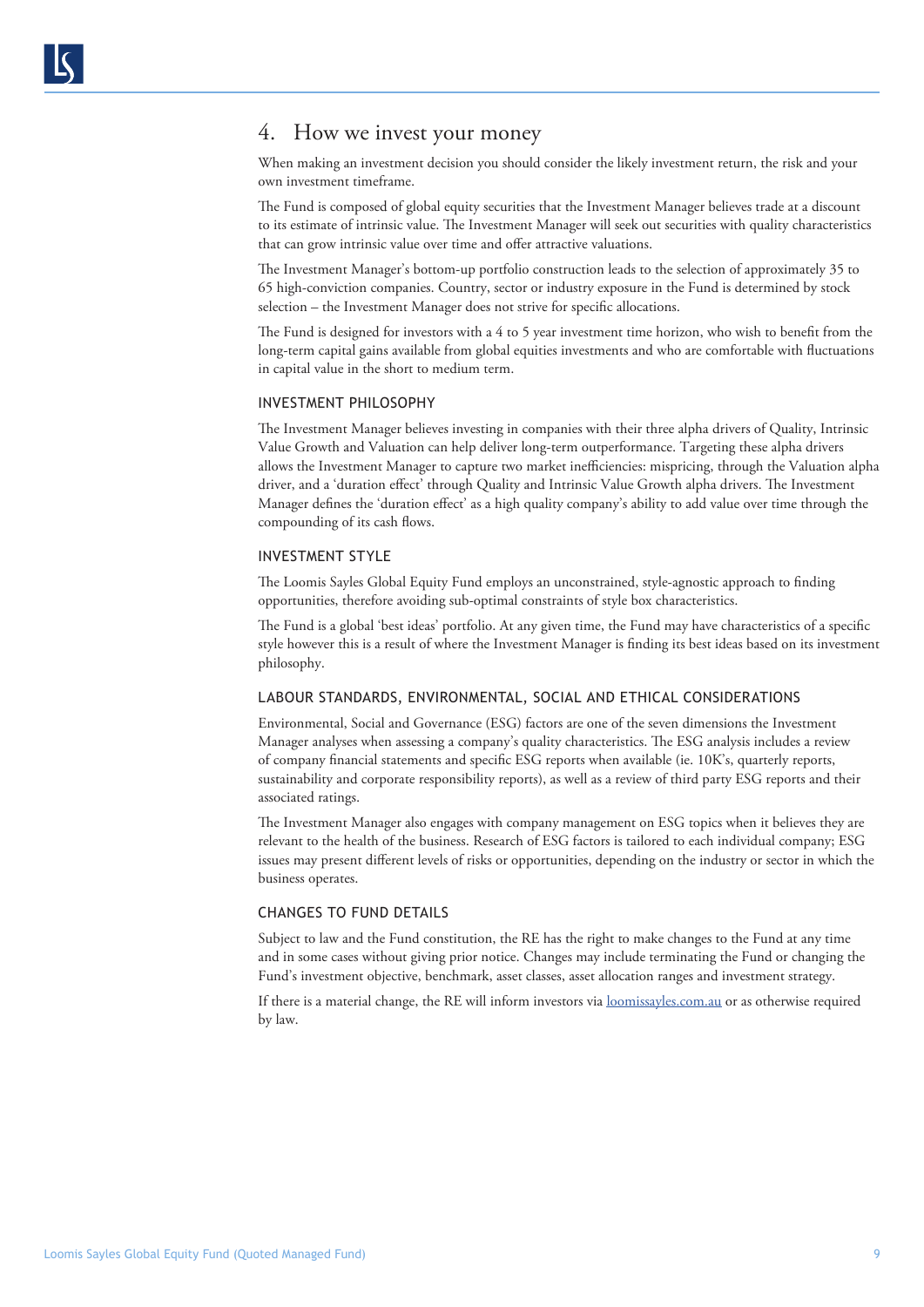## 5. Risks of investing in the Quoted Class of the Fund

All investments carry risk and generally go up as well as down in value. The likely investment return and the risk of losing money is different for each managed investment scheme as different strategies carry different levels of risk depending on the underlying mix of assets that make up each fund. Those assets with the highest potential long-term return (such as shares) may also have the highest risk of losing money in the short-term.

When investing, it is important to understand that:

- the value of your investment will go up and down;
- investment returns will vary and may differ from past returns;
- the performance of the Quoted Class or the return of capital is not guaranteed this means you could receive back less than you invested and there is no guarantee that you will receive any income distributions; and
- laws affecting registered managed investment schemes may change in the future.

The appropriate level of risk for you will depend on a range of factors including your age, investment timeframe, financial goals, where other parts of your wealth are invested, your risk tolerance and how comfortable you are with potential fluctuations in the value of your investment. While the Investment Manager and the RE are not able to remove all the risks associated with an investment in the Quoted Class, it employs a range of investment and risk management strategies to identify, evaluate and manage these risks.

The significant risks for the Quoted Class of the Fund are summarised below.

| <b>Risk</b>               | Definition                                                                                                                                                                                                                                                                                                                                                                                                                                                                                                                                                                                                                                                                         |
|---------------------------|------------------------------------------------------------------------------------------------------------------------------------------------------------------------------------------------------------------------------------------------------------------------------------------------------------------------------------------------------------------------------------------------------------------------------------------------------------------------------------------------------------------------------------------------------------------------------------------------------------------------------------------------------------------------------------|
| <b>ASX</b> liquidity risk | The liquidity of trading in the Units in the Quoted Class on the ASX may be limited. This may affect an<br>investor's ability to buy or sell Units. Investors will not be able to purchase or sell Units on the ASX during<br>any period that ASX suspends trading of Units in the Quoted Class. Further, where trading in the Units on<br>the ASX has been suspended for five consecutive Business Days, the availability of the Fund's off-market<br>redemption facility will be subject to the provisions of its Constitution.                                                                                                                                                  |
| <b>Common Stock Risk</b>  | Common stocks are subject to greater fluctuations in market value than other asset classes as a result of such<br>factors as a company's business performance, investor perceptions, stock market trends and general economic<br>conditions. The rights of common stockholders are subordinate to all other claims on a company's assets<br>including, debt holders and preferred stockholders; therefore, the Fund could lose money if a company in<br>which it invests becomes financially distressed.                                                                                                                                                                           |
| <b>Concentration risk</b> | The Fund's investment strategy tends to be invested in a relatively small number of stocks, generally between<br>35 and 65 stocks. As a result, the appreciation or depreciation of any one security held by a client will have<br>a greater impact on the value of a client's portfolio than it would if the client invested in a larger number<br>of stocks. Thus, a concentrated investment strategy tends to be more susceptible to economic, political or<br>regulatory events than a more diversified investment strategy. Although that strategy has the potential to<br>generate attractive returns over time, it also increases the volatility of the client's portfolio. |
| <b>COVID-19 Risk</b>      | The full extent of the impact of COVID-19 is not known at this time and there is a risk that your investment<br>may be negatively impacted as a result. The Fund will continue to leverage Loomis Sayles strength in bottom-<br>up, fundamental research to identify opportunities to protect the portfolio and generate returns.                                                                                                                                                                                                                                                                                                                                                  |
| Foreign investment risk   | Investments in foreign companies may decline in value because of sovereign, political, economic or market<br>instability; the absence of accurate information about the companies; risks of unfavourable government actions<br>such as expropriation and nationalisation. Some countries may have different legal systems, taxation regimes,<br>auditing and accounting standards with less governmental regulation and transparency.                                                                                                                                                                                                                                              |
| <b>Fund risk</b>          | Risks particular to the Fund include the risk that it could be wound up, the fees and expenses could change,<br>the RE could be replaced as responsible entity or Loomis Sayles could be replaced as the Investment Manager<br>or its portfolio managers could change. You could receive back less than you invested and there is no guarantee<br>that you will receive any income. If there is an interruption of regular trading in the market for an asset of<br>the Fund, there may be delays in processing withdrawal requests. The laws affecting registered managed<br>investment schemes may change in the future.                                                         |
|                           | The Responsible Entity may elect, in accordance with the Constitution and Corporations Act, to terminate<br>the Fund or the Quoted Class for any reason including if Quoted Class Units cease to be quoted on the ASX.<br>Information about the AQUA Rules applicable to quotation of Units in the Fund on the ASX is set out in the<br>'About AQUA Rules' and 'About CHESS' section of this PDS.                                                                                                                                                                                                                                                                                  |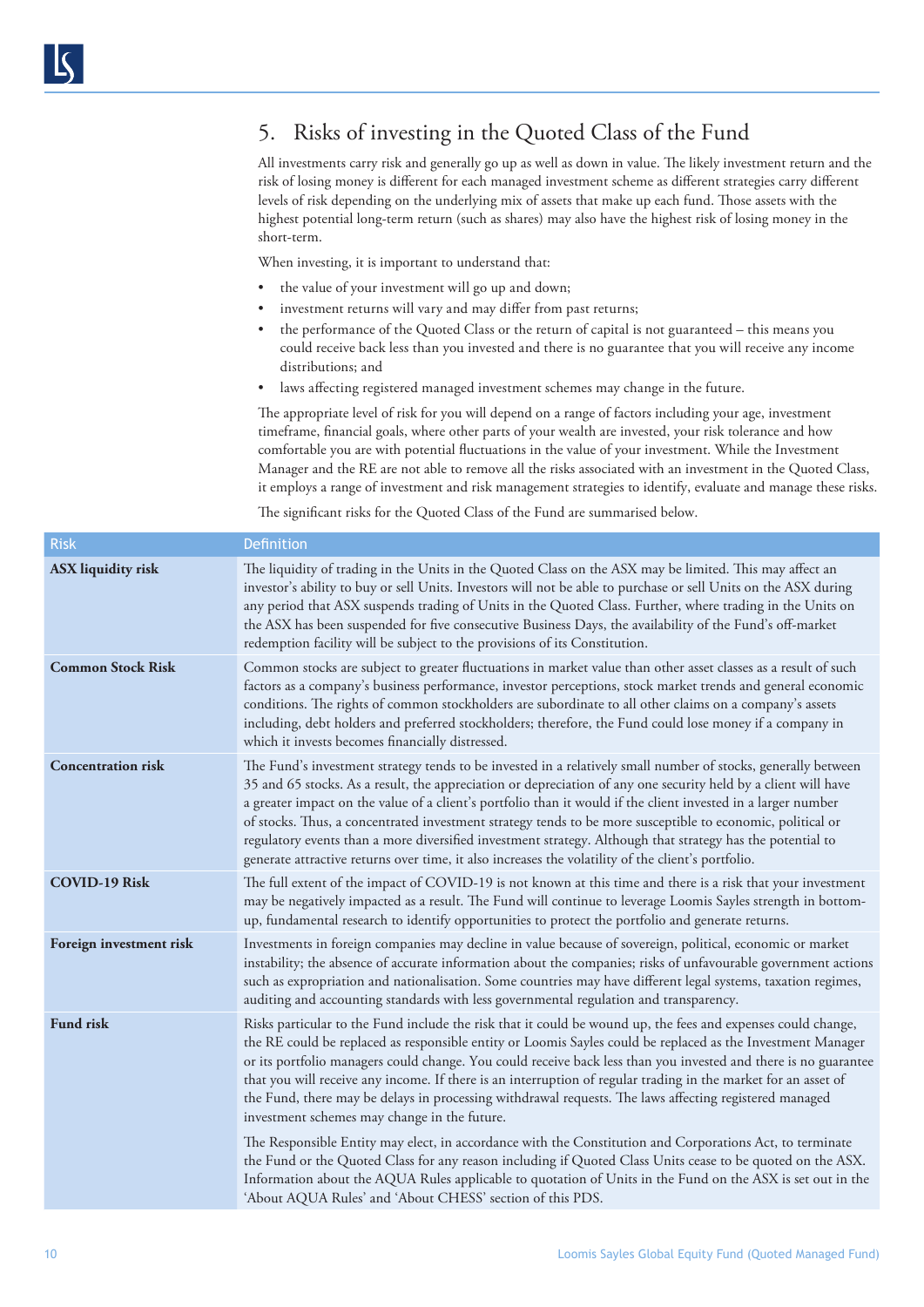| <b>NAV Risk</b>                 | There is a risk that the NAV of the Fund will fluctuate. This may be as a result of factors such as economic<br>conditions, government regulations, market sentiment, local and international political events, pandemic<br>outbreaks, environmental and technological issues.                                                                                                                                                                                                                                                                                                                                                                                                                                                                                                                                                                                                                                                                                                                                                                                                                                                                                                                                   |
|---------------------------------|------------------------------------------------------------------------------------------------------------------------------------------------------------------------------------------------------------------------------------------------------------------------------------------------------------------------------------------------------------------------------------------------------------------------------------------------------------------------------------------------------------------------------------------------------------------------------------------------------------------------------------------------------------------------------------------------------------------------------------------------------------------------------------------------------------------------------------------------------------------------------------------------------------------------------------------------------------------------------------------------------------------------------------------------------------------------------------------------------------------------------------------------------------------------------------------------------------------|
| iNAV risk                       | The iNAV published in respect of the Quoted Class is indicative only and might not be up to date or might<br>not accurately reflect the underlying value of the Fund.                                                                                                                                                                                                                                                                                                                                                                                                                                                                                                                                                                                                                                                                                                                                                                                                                                                                                                                                                                                                                                            |
| Individual investment risk      | Individual investments made by the Fund will fluctuate in value, meaning that on occasion they may fall in<br>value. A company's share price may fluctuate for a number of reasons. A company may undergo changes in<br>its financial or operating circumstances and may also face broader influences such as political and industry<br>changes. Unlisted securities are considerably less liquid than listed securities.                                                                                                                                                                                                                                                                                                                                                                                                                                                                                                                                                                                                                                                                                                                                                                                        |
| Interest rate risk              | Changes in interest rates can also have a positive or negative impact directly or indirectly on investment<br>values or returns. For example, hybrid securities, cash and other interest-bearing securities are very sensitive to<br>fluctuations in interest rates.                                                                                                                                                                                                                                                                                                                                                                                                                                                                                                                                                                                                                                                                                                                                                                                                                                                                                                                                             |
| Investment structure risk       | There is a risk that Quoted Class Units in the Fund may never become quoted, or that the Quoted Class<br>may be removed from quotation by the ASX or terminated. ASX may impose certain requirements for the<br>continued quotation of securities on the ASX under the AQUA Rules. In addition, ASX may change the<br>quotation requirements.                                                                                                                                                                                                                                                                                                                                                                                                                                                                                                                                                                                                                                                                                                                                                                                                                                                                    |
| <b>Liquidity risk</b>           | As the Fund will invest in securities listed on global exchanges, if there is an interruption of regular trading in<br>a market or for a particular asset of the Fund (or if official quotation of stocks is denied), there may be delays<br>in processing withdrawal requests.                                                                                                                                                                                                                                                                                                                                                                                                                                                                                                                                                                                                                                                                                                                                                                                                                                                                                                                                  |
| <b>Market Making Agent risk</b> | The Responsible Entity has appointed a Market Making Agent to execute the Fund's market making activities<br>in respect of the Quoted Class and to provide settlement services on behalf of the Fund. As the Market<br>Making Agent performs its role as agent on behalf of the Fund, any profit or loss which occurs as a result of<br>the Market Making Agent's actions is incurred by the Fund and will be quarantined to the Quoted Class.<br>There is a risk that the Market Making Agent could make an error in executing the Fund's market making<br>activities. Additionally, the Fund may enter into transactions to acquire or to liquidate assets in anticipation of<br>the Market Making Agent fulfilling its settlement processing obligations in a correct and timely manner. If the<br>Market Making Agent does not fulfil its settlement processing obligations in a correct and timely manner, the<br>Quoted Class of the Fund could suffer a loss.                                                                                                                                                                                                                                             |
| Market making risk              | The Responsible Entity acts as market maker in the Units on behalf of the Fund through the appointment<br>of the Market Making Agent as an agent of the Responsible Entity. The Quoted Class of the Fund will bear<br>the risk of the market making activities undertaken by the Responsible Entity on its behalf. The Responsible<br>Entity may not always be able to make a market in in times of uncertainty about values, due to its duty to<br>act in the best interests of members. There is a risk that the Quoted Class of the Fund could suffer a material<br>loss as a result of these market making activities which may adversely affect the NAV of the Fund. Such a loss<br>could be caused by either an error in the execution of market making activities or in the price at which Units<br>are transacted on the ASX. In order to mitigate this risk, the Responsible Entity has the discretion to increase<br>the spread at which it makes a market and also has the right to cease making a market subject to its obligations<br>under the AQUA Rules and ASX Operating Rules. If the market becomes unstable, the Responsible Entity<br>reserves the right to cease market making activities. |
| Market risk                     | The Fund is subject to market risk which is the risk that securities markets and individual securities will<br>increase or decrease in value. Market risk applies to every market and every security. Security prices may<br>fluctuate widely over short or extended periods in response to adverse issuer, political, regulatory, market,<br>economic or other developments that may cause broad changes in market value, public perceptions concerning<br>these developments, and adverse investor sentiment. In addition, securities markets tend to move in cycles. If<br>there is a general decline in the securities markets, it is possible your investment may lose value regardless of<br>the individual results of the companies in which the Fund invests.                                                                                                                                                                                                                                                                                                                                                                                                                                            |
| <b>Operational risk</b>         | The following risks may adversely affect the Fund and its performance: the Fund could terminate, its features<br>could change, Investors Mutual Limited may not be able to continue to act as Responsible Entity; third<br>party service providers engaged by Investors Mutual Limited for the Fund may not properly perform their<br>obligations and duties to the Responsible Entity; or circumstances beyond the reasonable control of the<br>Responsible Entity may occur, such as failure of technology or infrastructure, or natural disasters.                                                                                                                                                                                                                                                                                                                                                                                                                                                                                                                                                                                                                                                            |
|                                 | The Quoted Class of the Fund is also governed by the rules of the ASX and is exposed to risks of quotation on<br>that platform, including such things as the platform or settlements process being delayed or failing. ASX could<br>suspend or remove the Units from quotation on the ASX as described below.                                                                                                                                                                                                                                                                                                                                                                                                                                                                                                                                                                                                                                                                                                                                                                                                                                                                                                    |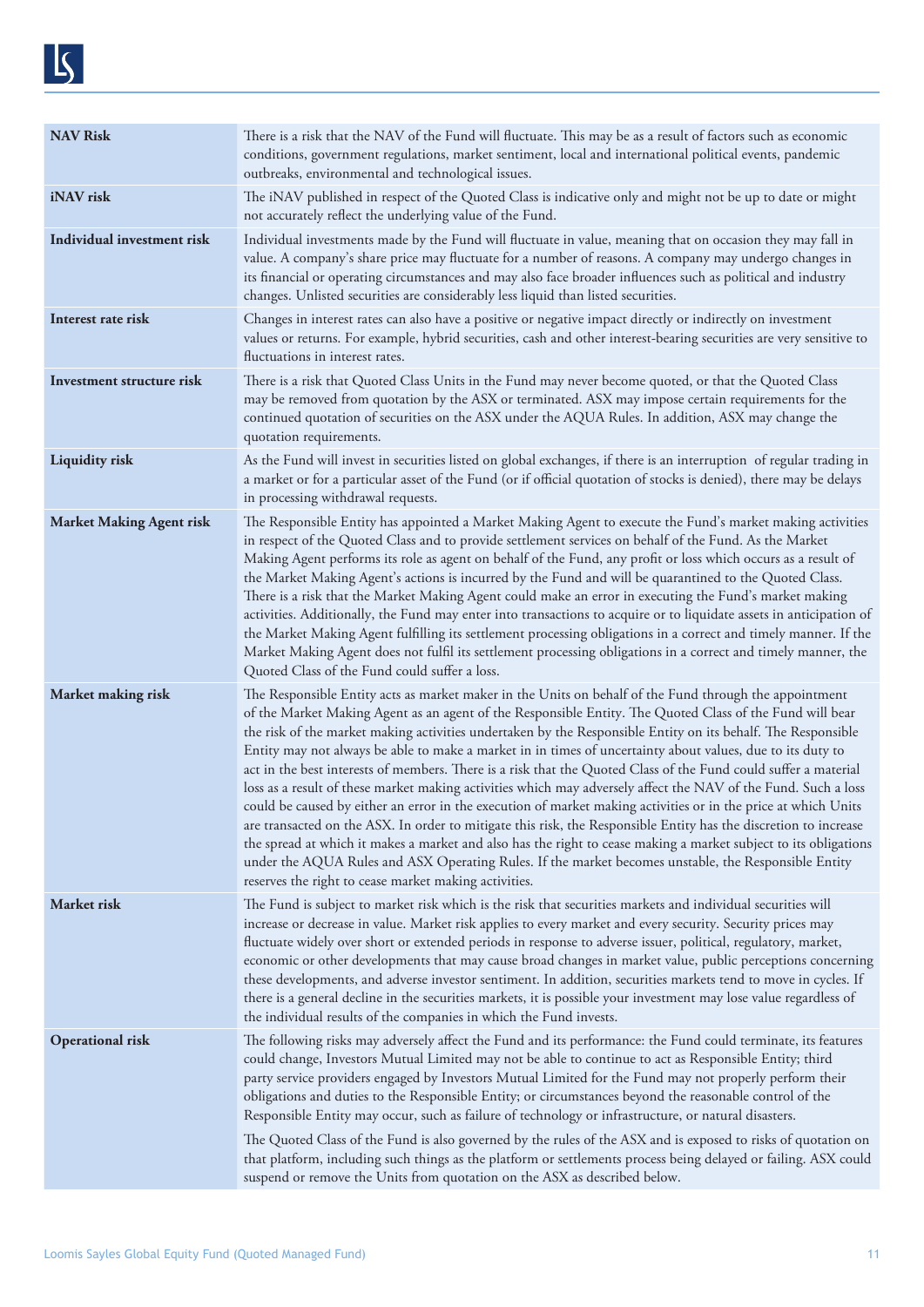| Price risk                         | The price at which the Quoted Class Units may trade on the ASX may differ materially from the NAV per<br>Unit and the iNAV. The trading price of Quoted Class Units is dependent on a number of factors including<br>the demand for and supply of Units, investor confidence, the availability of market maker services during the<br>course of the trading day, and the bid-offer spread applied to Units.                                                                                             |
|------------------------------------|---------------------------------------------------------------------------------------------------------------------------------------------------------------------------------------------------------------------------------------------------------------------------------------------------------------------------------------------------------------------------------------------------------------------------------------------------------------------------------------------------------|
| Portfolio management risk          | The Fund's performance depends on the expertise and investment decisions of the Investment Manager. Its<br>opinion about the intrinsic worth of a company or security may be incorrect, the Fund's investment objective<br>may not be achieved, and the market may continue to undervalue the securities held by the Fund. Active<br>management of the Fund's assets by the Investment Manager and ongoing monitoring of the Investment<br>Manager by the Responsible Entity seeks to reduce this risk. |
| Region, sector or<br>industry risk | If the Fund has invested a higher percentage of its total assets in a particular region, sector or industry, changes<br>affecting that region, sector or industry, or the perception of that region, sector or industry, may have a<br>significant impact on the performance of the Fund's overall portfolio. Individual regions, sectors or industries<br>may be more volatile, and may perform differently, than the broader market.                                                                  |
| <b>Regulatory risk</b>             | There is a risk that a change in laws and regulations governing a security, sector or financial market could<br>have an adverse impact on the Fund's investments. A change in laws or regulations can increase the costs of<br>operating a business and/or change the competitive landscape.                                                                                                                                                                                                            |
| Service provider risk              | The risk that third-parties engaged by the Responsible Entity to provide certain services to the Fund do not<br>properly perform their obligations and duties and cause harm to the Fund. These services include, but are not<br>limited to, investment management, administration, custody and valuation services.                                                                                                                                                                                     |
| Withdrawal risk                    | There may be circumstances where your ability to withdraw from the Fund is restricted. The Responsible<br>Entity may suspend withdrawals if we determine that this is in the best interests of all unit holders. If the Fund<br>ceases to be liquid, you can only withdraw if the Responsible Entity makes a withdrawal offer.                                                                                                                                                                          |

## 6. Investing in the Loomis Sayles Global Equity Fund (Quoted Managed Fund)

#### UNITS, NAV PER UNIT AND iNAV

Units in the Quoted Class will be able to be traded on the ASX in a similar fashion to other securities traded on the ASX, subject to liquidity and assuming the Units are not suspended from trading.

The NAV of the Fund will normally be calculated on each Business Day and the last available NAV per Unit in the Quoted Class will be published daily on Loomis Sayles' website at loomissayles.com.au prior to the commencement of trading on the ASX.

The Responsible Entity has engaged an agent to calculate and disseminate an indicative NAV per Quoted Class Unit ('iNAV') which will be published by the Fund on Loomis Sayles' website at loomissayles.com.au throughout the ASX Trading Day. The iNAV reflects the real time movements in stock markets and currencies during the ASX Trading Day and, for securities not trading during the ASX Trading Day, listed proxy instruments (including futures) selected on the basis of correlations with the underlying investments. The iNAV will also account for foreign exchange movements. No assurance can be given that the iNAV will be published continuously or that it will be up to date or free from error. To the extent permitted by law, neither the Responsible Entity nor its appointed agent shall be liable to any person who relies on the iNAV.

The price at which Units trade on the ASX may not reflect either the NAV per Unit or the iNAV. See "Price Risks" and "NAV Risk" in the Risk Section on pages 10-12.

#### INVESTING IN THE LOOMIS SAYLES GLOBAL EQUITY FUND (QUOTED MANAGED FUND) ON THE ASX

Investors can invest in the Quoted Class of the Fund by purchasing Units via their share trading platform or stockbroker. Investors do not need to complete an application form and they will settle the purchase of their Units in the same way they would settle purchases of listed securities via the ASX CHESS settlement service.

There is no minimum number of Units investors can buy on the ASX. An investor's entry price into the Quoted Class will be the price at which they have purchased Units on the ASX.

Consistent with other securities quoted on the ASX, Investors do not have cooling-off rights in respect of Quoted Class Units purchased on the ASX which are quoted under the AQUA Rules.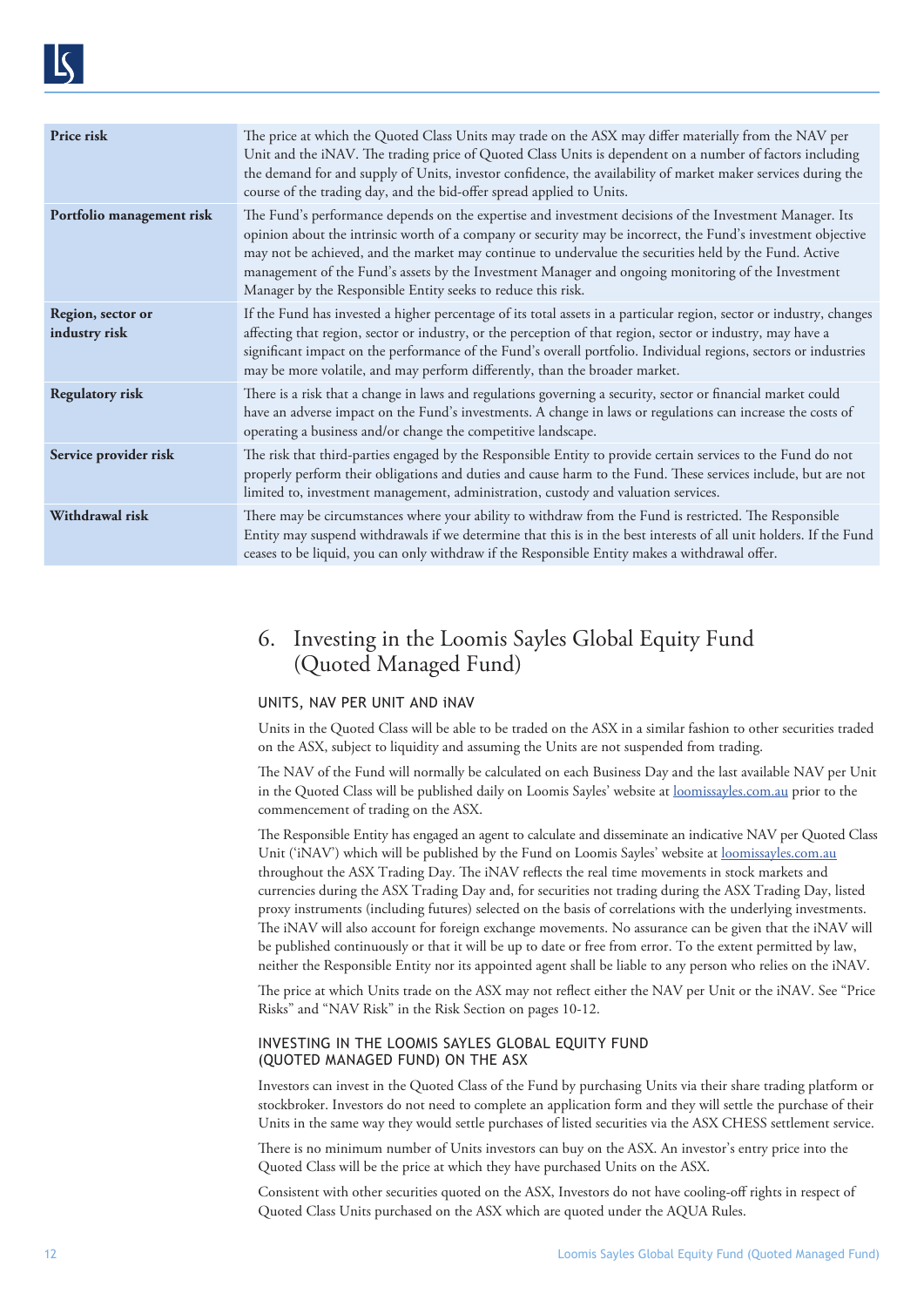#### WITHDRAWING YOUR INVESTMENT ON THE ASX

Investors can withdraw from the Quoted Class of the Fund by selling Units on the ASX via their share trading platform or stockbroker. Investors do not need to complete a withdrawal form and they will receive the proceeds from the sale of their Units in the same way they would receive proceeds from the sale of listed securities via the ASX CHESS settlement service.

There is no minimum number of Quoted Class Units investors can sell on the ASX. An investor's exit price will be the price at which they have sold Units on the ASX.

#### OFF-MARKET WITHDRAWAL RIGHTS

You should be aware that investors in Quoted Class Units will only have limited off-market withdrawal rights. The Responsible Entity has discretion in relation to whether to accept any off-market withdrawal request. In particular, in the event that trading in the Fund's Quoted Class Units on the ASX has been suspended for five consecutive Business Days, Investors may be able to apply to the Responsible Entity directly to make an off-market withdrawal of their investment from the Fund. Investors can request a withdrawal form by contacting the Responsible Entity.

The off-market withdrawal process applies only when the Fund is 'liquid' within the meaning given to that term in the Corporations Act. Where the Fund ceases to be liquid, Units may only be withdrawn pursuant to a withdrawal offer made to all investors in the Fund in accordance with the Constitution and the Corporations Act. The Responsible Entity is not obliged to make such offers.

There may be other circumstances where off-market withdrawals from the Fund are suspended and investors may have to wait a period of time before they can make a withdrawal.

Off-market withdrawals from the Fund may be suspended including but not limited to where:

- it is impracticable for the Responsible Entity, or the Responsible Entity is unable, to calculate the NAV of the Fund, for example, because of financial market disruptions or closures;
- the payment of withdrawal proceeds involves realising a significant portion of the Fund's assets which would, in the Responsible Entity's opinion, result in remaining investors bearing a disproportionate amount of capital gains tax or expenses, or suffering any other disadvantage or diminution of the value of Units held; or
- the Responsible Entity reasonably considers it would be in the best interests of investors, or it is otherwise permitted by law.

For more information, see Withdrawal risk on page 12.

#### ASX LIQUIDITY

Investors can buy Units from and sell Quoted Class Units to other investors in the secondary market in the same way as other ASX quoted securities.

The Responsible Entity, on behalf of the Quoted Class, may provide liquidity to investors on the ASX by acting as a buyer and seller of Units. At the end of each ASX Trading Day, the Responsible Entity will create or cancel Units of the Quoted Class by applying for or redeeming its net position in Units bought or sold on the ASX. The Responsible Entity has appointed a market participant to act as its agent to transact and facilitate settlement on its behalf.

The price at which the Responsible Entity may buy or sell Units in the Fund will reflect the Responsible Entity's view of the NAV per Unit (as referenced by the iNAV in the case of the Quoted Class of Units), market conditions and supply and demand for Units during the ASX Trading Day. The difference between the price at which the Responsible Entity is willing to buy Units and sell Units at any time is known as the "bid-offer spread". The Quoted Class' monthly average bid-offer spread is reported in the ASX Investment Products Monthly Update, which can be viewed on the ASX's website at asx.com.au. The Quoted Class of the Fund will bear the risk of the market making activities undertaken by the Responsible Entity on the Fund's behalf, which may result in either a cost or a benefit to the Quoted Class. See risks associated with market making and Market Making Agent on pages 11-12.

#### DISTRIBUTIONS

The Fund generally declares distributions on an annual basis as at the end of June each year. The Responsible Entity may decide to make an interim distribution out of distributable income accruing during any interim period and will inform investors accordingly. Distributions can be made up of income as well as net realised capital gains on the sale of assets.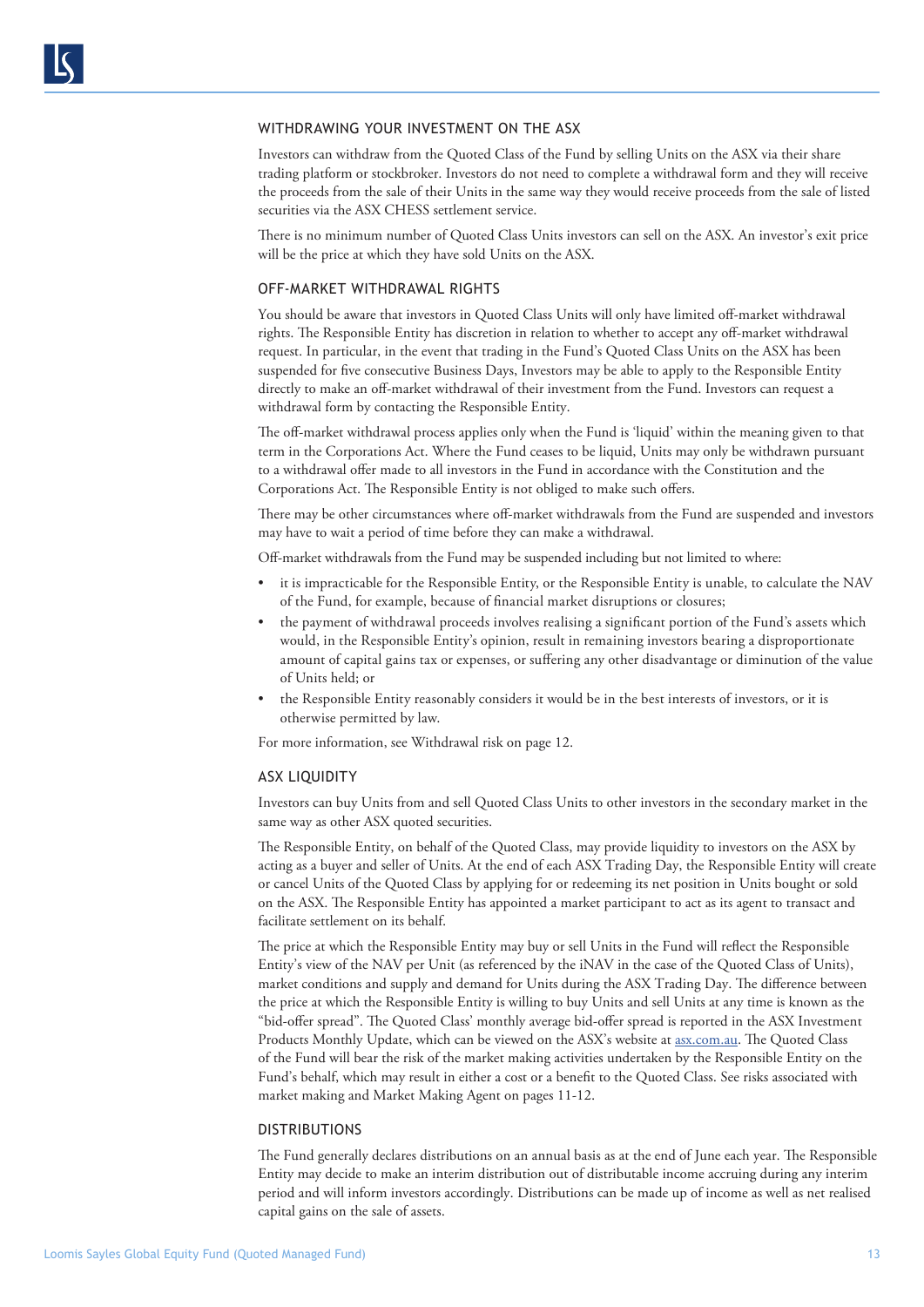Each investor's distribution amount is calculated by dividing the total amount of the distribution by the total number of Quoted Class Units on issue at the distribution calculation date, and multiplying the result by the number of Units held by each investor on that date. You can elect to have your distributions reinvested in further Quoted Class Units in the Fund, or paid to you by direct credit to your nominated bank account. If you do not make an election, the Responsible Entity will reinvest your distribution payment at NAV less the distribution per unit payable.

Units issued for reinvested distributions will be priced using the NAV, calculated as at the end of the relevant distribution period. This means that no transaction costs will be applied.

Where the result of applying the distribution reinvestment methodology is a fraction:

- whole units will be issued to you (if your units are held on the issuer sponsored sub-register); or
- that fraction will be rounded down to the nearest whole number and the remaining distribution not applied will be carried forward as a credit balance on your account. No interest will be payable on the credit balance (if your units are held on a HIN).

#### DISTRIBUTION REINVESTMENT PLAN

You can elect to have your distributions from the Fund reinvested in further Quoted Class Units of the Fund, or paid to you by direct credit to your nominated bank account. You will be asked to elect whether you wish to participate in the distribution reinvestment plan by having your distribution reinvested. Please note:

- if you elect to participate in the Plan, then the RE will reinvest your distribution payment at NAV in the Quoted Class.
- If you elect not to participate in the Plan, then the distribution will be paid to your nominated bank account.
- If you do not elect to participate in the Plan and you do not provide your nominated bank account details, the RE will deem you to have elected to participate in the Plan and will reinvest your distribution payment at NAV.

Investors who do not reside in Australia or New Zealand and do not provide bank account details, will (at IML's discretion) either receive the distribution by way of a cheque made out to the investor in AUD, or will have the distribution withheld. For additional information regarding distribution reinvestment, refer to the Distribution Reinvestment Plan available on the Fund's website loomissayles.com.au

The Units issued to you as part of a distribution will be allotted in accordance with the terms and conditions set out in the offer document.

#### COMPULSORY REDEMPTION

The Responsible Entity may redeem some or all of an investor's Units in accordance with the Constitution or as permitted by law. As an example, this may occur where an investor breaches their obligations to the Responsible Entity (for example, where the Responsible Entity believes that the Units are held in breach of prohibitions contained within the Constitution) or where the Responsible Entity believes that the Units are held in circumstances which might result in a violation of an applicable law or regulation.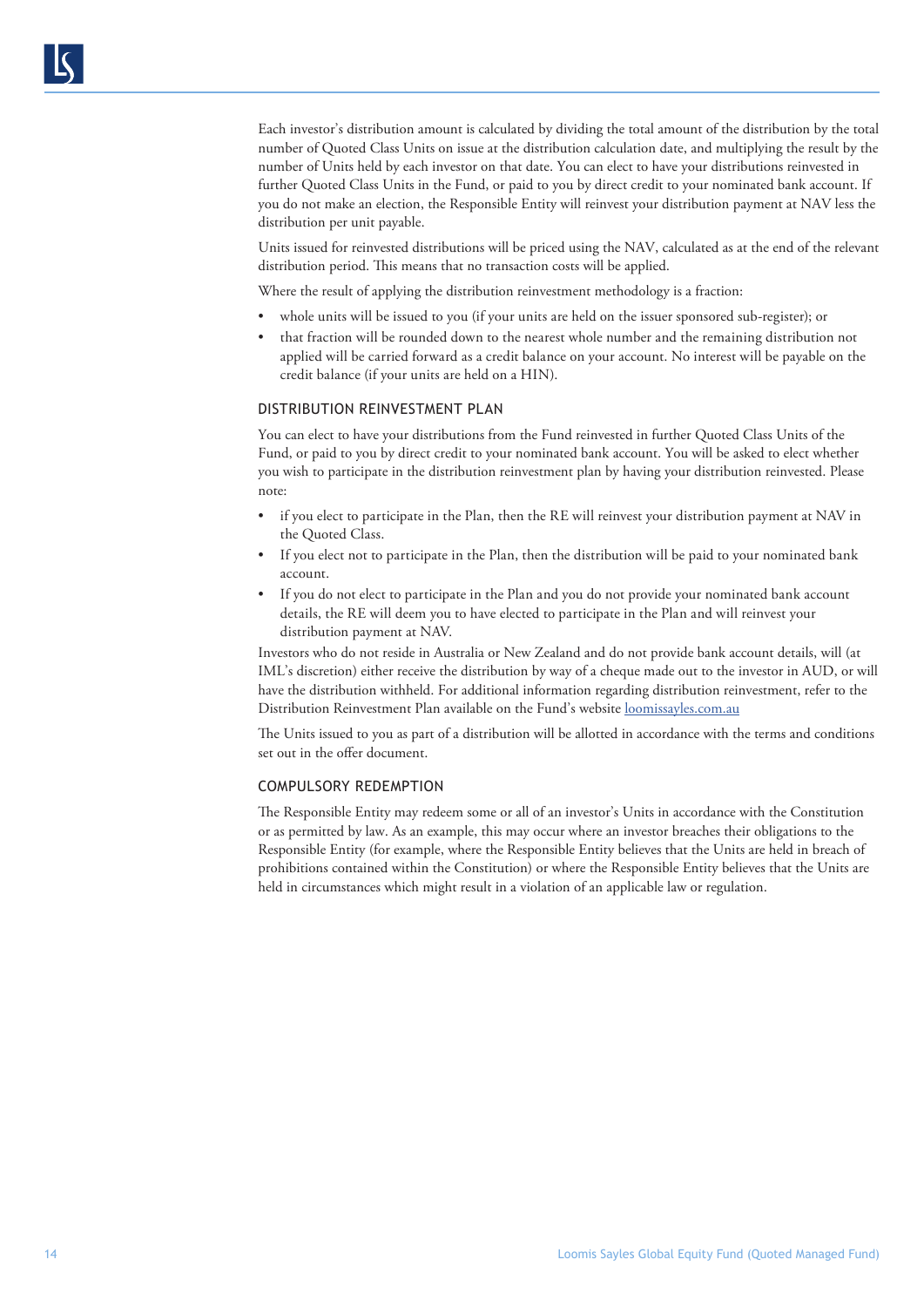### 7. Fees and costs

#### Did you know?

Small differences in both investment performance and fees and costs can have a substantial impact on your long-term returns.

For example, total annual fees and costs of 2% of your fund balance rather than 1% could reduce your final return by up to 20% over a 30-year period (for example, reduce it from \$100,000 to \$80,000). You should consider whether features such as superior investment performance or the provision of better member services justify higher fees and costs. You may be able to negotiate to pay lower contribution fees and management costs where applicable. Ask the fund or your financial adviser.

#### To find out more

To find out more, or see the impact of the fees based on your own circumstances, the Australian Securities and Investments Commission ('ASIC') website (moneysmart.gov.au) has a managed funds fee calculator to help you check out the different fee options.

This section shows fees and other costs which you may be charged. These fees and costs may be deducted from your money, from the returns on your investment or from the assets of the managed investment scheme as a whole. Taxes are set out in another part of this document. You should read all the information about fees and costs because it is important to understand their impact on your investment. You can use the Fees & Costs Summary to compare costs of this product with other managed investment schemes.

| TYPE OF FEE OR COST <sup>1</sup>                                                                                         | <b>AMOUNT</b>                                                                          | <b>HOW AND WHEN PAID</b>                                                                                                                                                                                |  |
|--------------------------------------------------------------------------------------------------------------------------|----------------------------------------------------------------------------------------|---------------------------------------------------------------------------------------------------------------------------------------------------------------------------------------------------------|--|
| Ongoing annual fees and costs                                                                                            |                                                                                        |                                                                                                                                                                                                         |  |
| Management fees and costs<br>The fees and costs for managing your investment <sup>2</sup>                                | 0.99% p.a. of the net<br>assets of the Fund<br>(inclusive of the net<br>effect of GST) | This fee is calculated and accrued daily and is paid monthly<br>in arrears to the RE from the assets of the Quoted Class<br>Fund.<br>This amount may be negotiated for wholesale investors <sup>3</sup> |  |
| Performance fees<br>Amounts deducted from your investment in relation to<br>the performance of the product               | Nil                                                                                    | Not applicable                                                                                                                                                                                          |  |
| Transaction costs<br>The costs incurred by the scheme when buying or<br>selling assets                                   | $0.00\%$                                                                               | Transaction costs are incurred when investors buy or<br>sell Units in a Fund are also paid from the Fund's assets.<br>Transaction costs are net of the bid-offer spread.                                |  |
| Member activity related fees and costs (fees for services or when your money moves in or out of the scheme)              |                                                                                        |                                                                                                                                                                                                         |  |
| Establishment fee<br>The fee to open your investment                                                                     | Nil                                                                                    | Not applicable                                                                                                                                                                                          |  |
| Contribution fee <sup>2</sup><br>The fee on each amount contributed to your investment                                   | Nil                                                                                    | Not applicable                                                                                                                                                                                          |  |
| Buy/sell spread<br>An amount deducted from your investment representing<br>costs incurred in transactions by the scheme. | Nil                                                                                    | If an off-market transaction is available to investors, a<br>buy/sell spread of 0.15% may be incurred on the issue, or<br>redemption, of units.                                                         |  |
| Withdrawal fee <sup>2</sup><br>The fee on each amount you take out of your investment                                    | Nil                                                                                    | Not applicable                                                                                                                                                                                          |  |
| Exit fee <sup>2</sup><br>The fee to close your investment                                                                | Nil                                                                                    | Not applicable                                                                                                                                                                                          |  |
| Switching fee<br>The fee for changing investment options                                                                 | Not applicable                                                                         | Not applicable                                                                                                                                                                                          |  |

#### FEES AND COSTS SUMMARY

*Note 1: Fees and costs include, if applicable, GST less any input tax credits (ITC) or reduced input tax credits (RITC). However, if the GST rate increases, or if the full amount of ITC or RITC is not available, the Fund's constitution allows us to recoup the extra amount out of the Fund.*

*Note 2: This fee typically includes an amount payable to an adviser, however the RE does not pay fees to advisers – Please refer to 'Adviser Remuneration and Service Fees' below. Note 3: The amount of this fee may be negotiated for wholesale investors. Please refer to 'Negotiated Fees' below. In addition, the RE has decided to pay normal expenses out of its management fee entitlement, so it will only be reimbursed out of the assets of the Fund where the expenses are abnormal expenses.*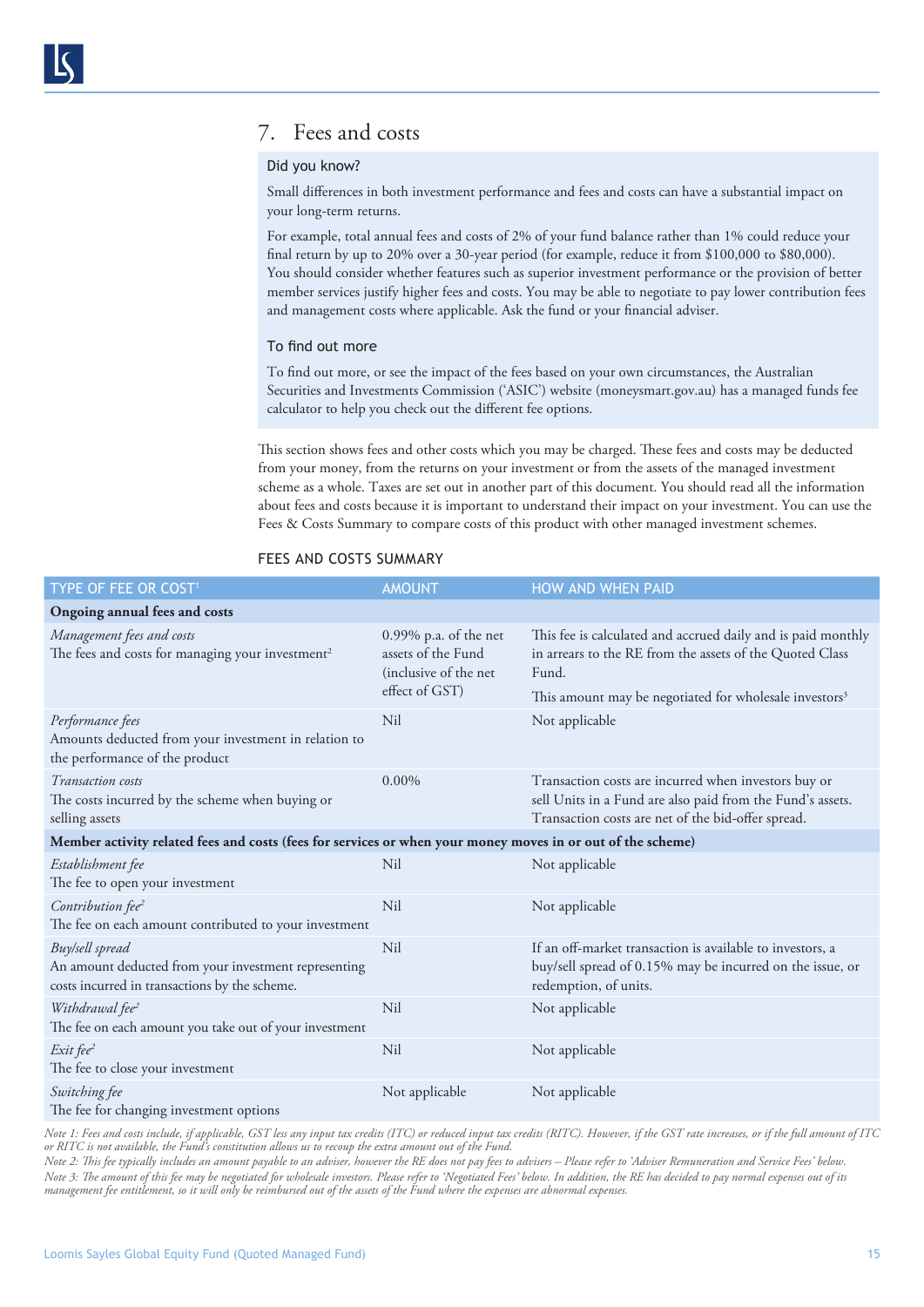#### EXAMPLE OF ANNUAL FEES AND COSTS<sup>1</sup>

This table gives an example of how the ongoing annual fees and costs for this product can affect your investment over a one year period. You should use this table to compare this product with other products offered by managed investment schemes.

| <b>EXAMPLE</b>                        |          | BALANCE OF \$50,000 WITH A CONTRIBUTION OF<br>\$5,000 DURING YEAR                                                                                                             |
|---------------------------------------|----------|-------------------------------------------------------------------------------------------------------------------------------------------------------------------------------|
| <b>Contribution Fees</b>              | Nil      | For every additional \$5,000 you put in, you will be charged<br>\$0.                                                                                                          |
| <b>PLUS</b> Management fees and costs | $0.99\%$ | And, for every \$50,000 you have in the Fund you will be<br>charged or have deducted from your investment \$495.00<br>each year.                                              |
| <b>PLUS</b> Performance fees          | $0.00\%$ | And, you will be charged or have deducted from your<br>investment \$0.00 in performance fees each year.                                                                       |
| <b>PLUS</b> Transaction costs         | $0.00\%$ | And, you will be charged or have deducted from your<br>investment \$0.00 in transaction costs.                                                                                |
| <b>EQUALS</b> Cost of Fund            | 0.99%    | If you had an investment of \$50,000 at the beginning of the<br>year and you put in an additional \$5,000 during that year,<br>you would be charged fees of:<br>$$495.00^*$.$ |
|                                       |          | What it costs you will depend on the fees you negotiate.                                                                                                                      |

*Note 1: Please note that this is an example only and does not take into account transaction costs, government charges or any movements in the investor's investment or distributions that may occur over the course of the year.*

*\*Additional fees and costs may apply. The above example assumes the balance of \$50,000 remains constant throughout the year and the additional contribution of \$5,000 was made on the last Business Day of the year. Any additional investments made will increase the portfolio balance on which the management fee costs are calculated. The example does not take into account the buy/sell spread nor any abnormal expense recoveries.* 

*The RE will not charge any fees unless investors are notified in accordance with the information set out at 'Changes to Maximum Fees' below.*

#### ADDITIONAL EXPLANATION OF FEES AND COSTS

#### ONGOING ANNUAL FEES AND COSTS

Broadly speaking, the ongoing annual fees and costs of the Fund are calculated having regard to the formula below:

|  | <b>Ongoing annual fees and costs</b> = Management fee and costs (including normal expenses and   |
|--|--------------------------------------------------------------------------------------------------|
|  | indirect costs) (see below)                                                                      |
|  | + Performance fee (if any)                                                                       |
|  | + Transaction costs (see below)                                                                  |
|  | no annual fees and costs include the management fee and performance fee, if any charged by the I |

Ongoing annual fees and costs include the management fee and performance fee, if any, charged by the RE for overseeing the operations of the Fund and / or for providing access to the Fund's underlying investments. We will pay all normal expense recoveries out of the management fee, with the exception of any abnormal expense recoveries (such as the cost of unitholder meetings). Abnormal expenses are not generally incurred during the day-to-day running of the Fund. Further details about abnormal expenses are set out below.

The Management fees and costs also comprise an indirect cost component. Indirect costs are generally payable from the Fund's assets, rather than directly by you. Indirect costs do not include transaction costs (such as the buy / sell spread, to the extent that any such buy / sell spread is applicable).

| <b>Fund</b> | Management Fees and Costs <sup>1</sup>                                                |  | Performance Fee Transaction Costs <sup>2</sup> |
|-------------|---------------------------------------------------------------------------------------|--|------------------------------------------------|
|             | Loomis Sayles Global 0.99% p.a. of the net asset value of Not applicable <sup>3</sup> |  | Nil                                            |
| Equity Fund | the Fund (inclusive of net effect of                                                  |  |                                                |
|             | GST).                                                                                 |  |                                                |

*Note 1: The management fee covers normal expenses of the Fund, which are paid by the RE out of the management fee entitlement.*

*Note 2: The Fund's transaction costs (net of amounts recovered from the bid-offer spread) are estimates and are based on the Quoted Classes projected funds under management and flows at the end of year 2 of operation. Transaction costs for future years may differ. Details of any future changes to indirect costs will be provided on the website loomissayles.com.au where they are not otherwise required to be disclosed to investors under relevant law.*

*Note 3: The constitution for the Fund permits a performance fee to be charged. However, as at the date of this PDS, the RE has waived its right to charge this fee.*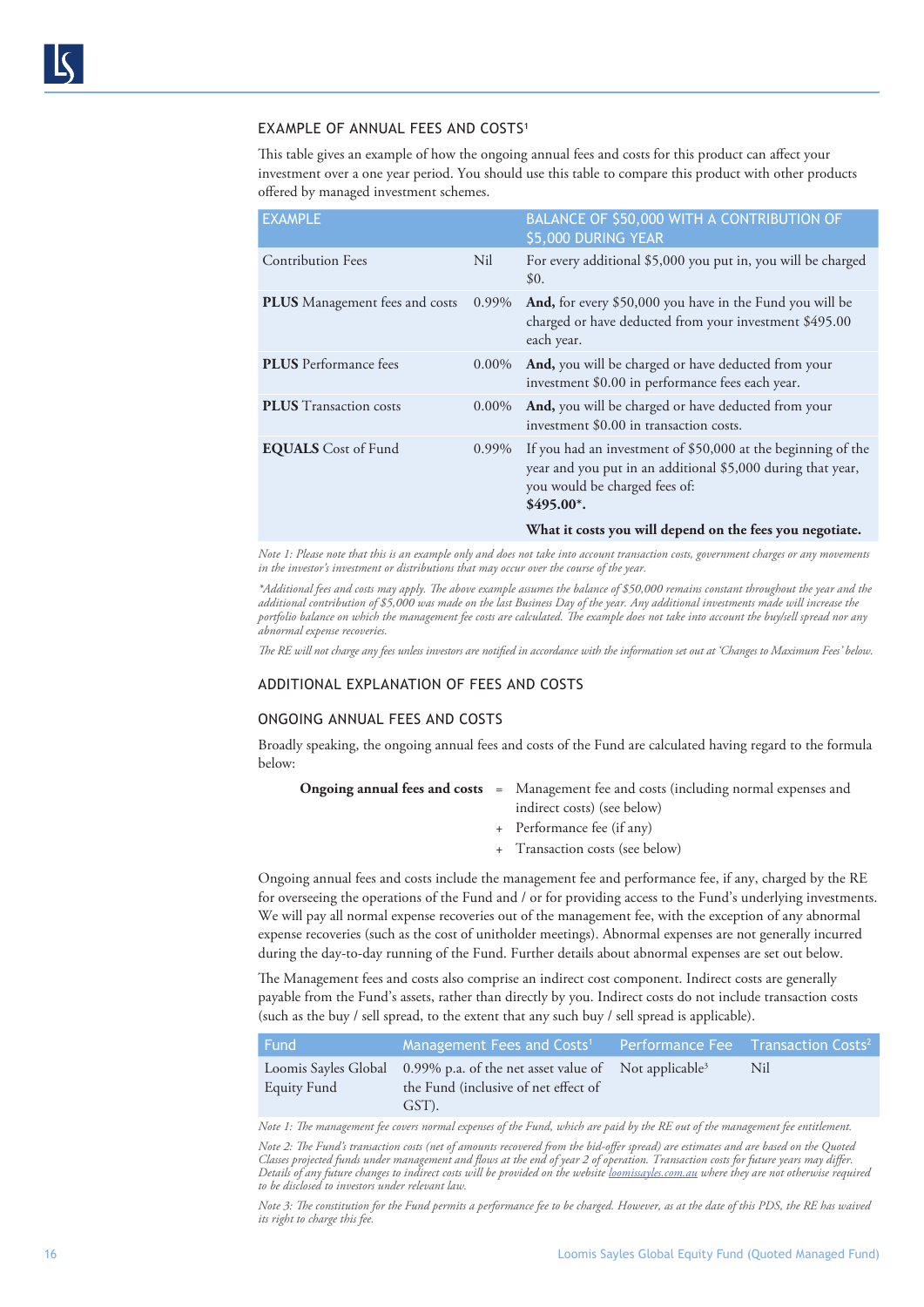#### MANAGEMENT FEES AND COSTS

The management fees and costs include the amounts payable for administering a managed investment scheme, amounts paid for investing in the assets of a managed investment scheme and other expenses and reimbursements in relation to a managed investment scheme. This includes the fees that are paid for services provided by the RE and the Investment Manager of the Fund.

The management fee for the Quoted Class of the Fund is set out in the table above. Management fees are calculated based on the NAV of the Quoted Class (inclusive of GST less any RITC entitlement).

Management fees and costs include indirect costs, being any amount that IML knows, or reasonably ought to know, or may reasonably estimate, has reduced or will reduce (directly or indirectly) the return on the Fund.

The RE also pays the normal expenses of the Fund (such as fund accounting, audit costs, unit registry costs, postage etc) out of its management fee entitlement, and will only seek to be reimbursed out of the Fund where such expenses are abnormal expenses. Whilst the RE does not currently recover normal expenses out of the assets of the Fund, the RE is however entitled to recover Quoted Class expenses from the Quoted Class, and provided the expenses are properly incurred, there is no limit to the amount of these that can be recovered.

#### ABNORMAL EXPENSES

The Fund may incur abnormal expenses, such as expenses associated with a change in Responsible Entity, termination of the Fund or a unitholder meeting. These expenses will be paid out of the Fund as and when these expenses occur.

#### BUY / SELL SPREAD AND OFF-MARKET TRANSACTIONS

Where Units are issued or sold in the Quoted Class off-market, a buy/sell spread may be applied. **Please note the buy/sell spread does not apply to the acquisition or disposal of Quoted Class Units on market.**

The buy/sell spread for off-market transactions in Quoted Class Units is 0.15% per transaction.

To the extent it applies, the buy/sell spread is calculated using estimated transaction costs incurred by the Fund, which are reviewed regularly. Consequently, the buy/sell spread as at the date of this PDS may be altered by the RE at any time (including during the life of this PDS) and unitholders will be advised as soon as is practicable. The buy/sell spread is not subject to GST.

In the limited circumstances in which off-market withdrawals are available to investors, the Unit price at which an investor can withdraw their investment will include sell costs of 0.15%. From time to time, we may vary the sell spread costs of Units in the Quoted Class and we will not ordinarily provide prior notice unless required by law.

For example, a withdrawal amount of \$50,000 will incur a sell spread cost of \$75, which will reduce your withdrawal amount to \$49,925.

#### TRANSACTION COSTS

The Fund may incur certain transactional and operational costs, such as brokerage, settlement costs, clearing costs and stamp duty (if applicable) when assets are bought or sold.

Any transactional costs are an additional cost to you to the extent they are charged and have not already been recovered.

Transaction costs that are incurred because investors buy or sell Quoted Class Units on the ASX are offset by the allowances that are included in the on-market bid and offer prices set by the Responsible Entity when carrying out its market making activities.

The Responsible Entity, as at the date of this PDS, reasonably estimates that the net transactional and operational costs of the Quoted Class of the Fund for the current financial year (adjusted to reflect a 12-month period), will be approximately 0.00% p.a. of the Quoted Classes Net Asset Value or \$0 for every \$50,000 you have in the Quoted Class. These net transactional and operational costs represent estimated total transactional and operational costs (to the extent they can be estimated) of 0.03% p.a. minus the estimated transaction costs recovered through the bid-offer spread. These net transactional and operational costs are borne by the Quoted Class of the Fund. These costs are in addition to the management costs set out above.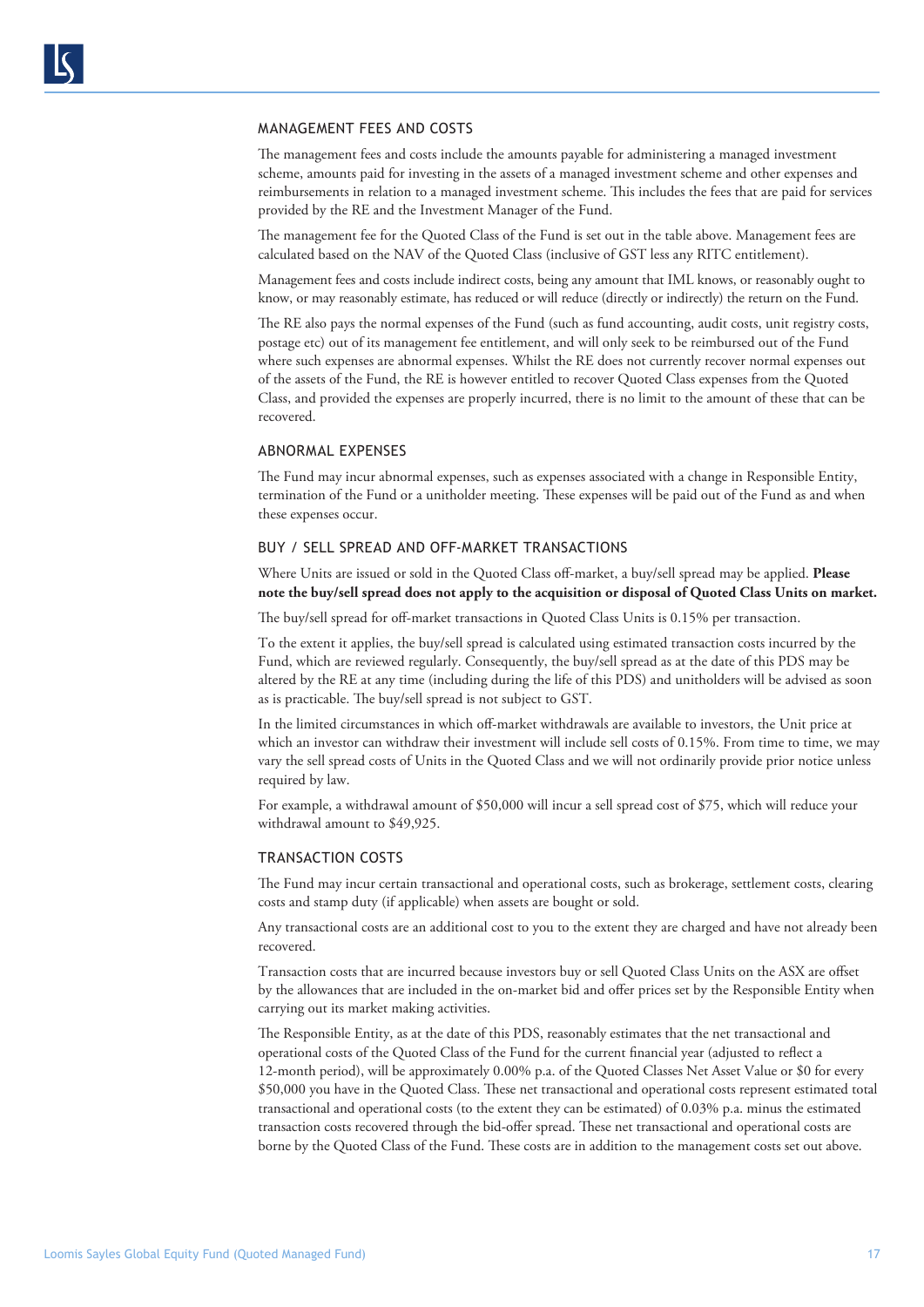#### RECOVERY OF EXPENSES

Under the constitution of the Fund, the RE is entitled to recover all expenses in relation to the proper performance of its duties in respect of the Fund.

As set out in the fee table, the RE has set the Management Fee of the Fund at a fixed percentage per annum of the net asset value (NAV) of the Fund (inclusive of the net effect of GST) until investors are otherwise notified as set out below.

From the Management Fee for the Fund, the RE pays custody fees, responsible entity fees, investment management fees, audit fees, accounting fees, legal and regulatory fees, and all other normal costs of the Fund.

Expenses resulting from abnormal circumstances such as a change of the Responsible Entity or Investment Manager, termination of the Fund or unitholder meetings will be recovered from the assets of the Fund as and when they are incurred as set out above.

#### STOCKBROKER FEES FOR INVESTORS

Investors will incur customary brokerage fees and commissions when buying and selling the Units on the ASX. Investors should consult their share trading platform or stockbroker for more information in relation to their fees and charges.

#### ADVISER REMUNERATION AND SERVICE FEES

The RE does not pay an adviser service fee or commission to financial advisers.

You may incur a fee for the advice provided to you by your adviser, but this does not represent a fee that we have charged you for investing in the Fund and is not an amount paid out of the assets of the Fund or of the Quoted Class. The amount of fees you will pay (if any) to your adviser should be set out in a Statement of Advice given to you by your financial adviser. You will be responsible for the payment of these fees and they will not be paid by the RE. We recommend that you check with your adviser if you will be charged a fee for the provision of their advice.

#### CHANGES TO MAXIMUM FEES

Subject to the Fund's constitution and the law, the fees outlined above may be varied at any time at the absolute discretion of the RE. Reasons might include changing economic conditions or changes in the law. The RE will provide investors in the Fund with at least 30 days prior notice of any proposed increase to the fees.

The RE is only permitted to charge more than the maximum amount of the fee that the Fund's constitution specifies if the unitholders' approval by special resolution has been obtained. See below.

#### NEGOTIATED FEES

The RE may offer rebates or waivers of fees to wholesale clients on an individually negotiated basis in accordance with relevant law and any applicable ASIC relief. Wholesale clients should contact the RE by phone on 1300 157 862 or via email at clientsupport@loomissayles.com.au for further information.

#### GST AND RITC

For the purposes of the PDS and this Guide, it has been assumed that the Fund will be entitled to the Input Tax Credit (ITC) or Reduced Input Tax Credit (RITC) applicable when stating fee amounts. If the Goods and Services Tax (GST) rate increases, or if the full amount of ITC or RITC is not available, the Fund's constitution allows us to recoup the extra amount out of the Fund.

The PDS details the Management Fee quoted inclusive of the net effect of GST less RITC.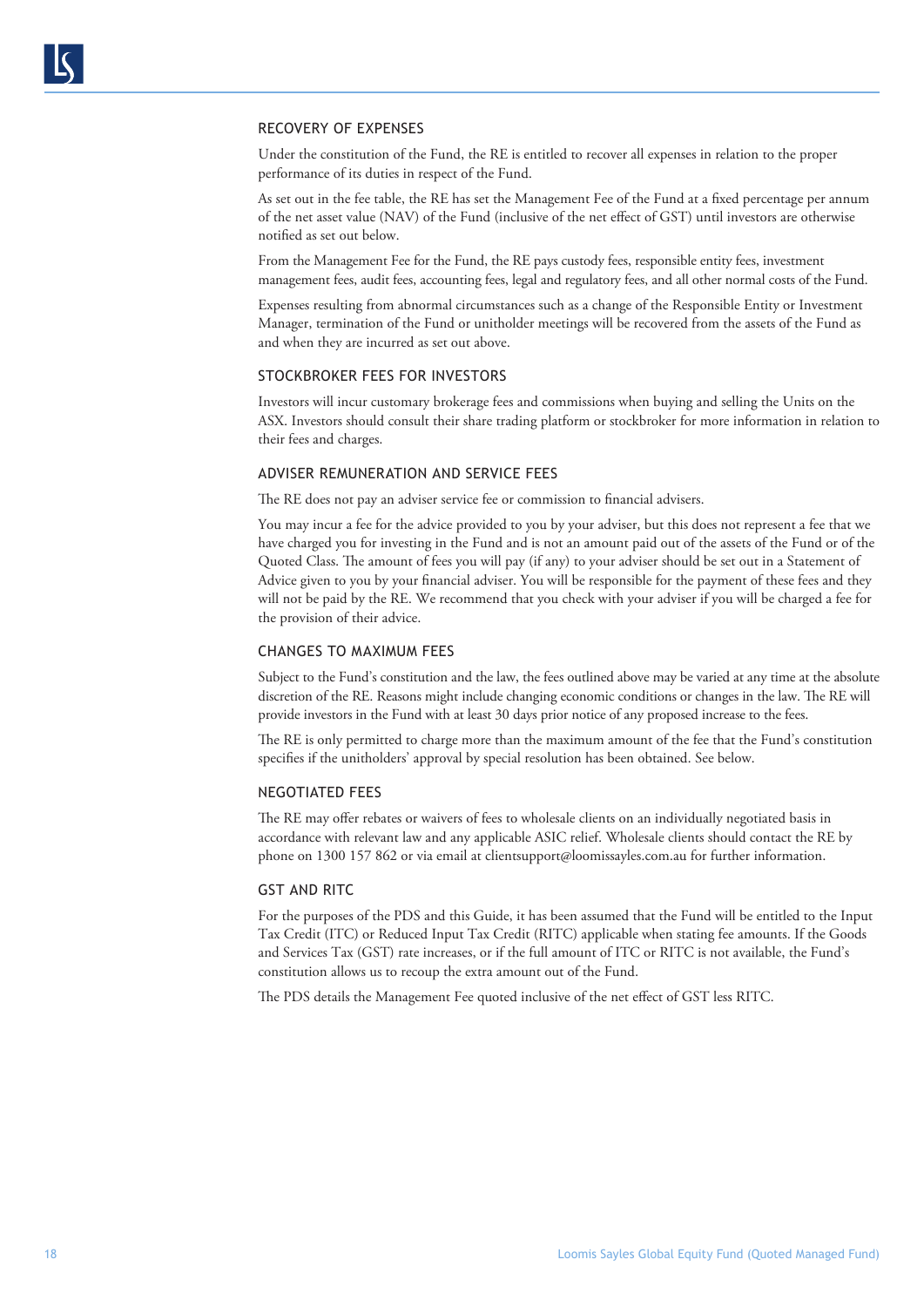#### FLEXIBLE CHARGING STRUCTURE

Under the Fund's Constitution, the RE is entitled to certain maximum contribution fees, withdrawal fees, management fees and performance fee. It may waive, reduce or refund these fees in certain circumstances.

The maximum amounts which the RE is entitled to charge under the Constitution are as follows:

|                  | Loomis Sayles Global Equity Fund                                                                                                                                                 |
|------------------|----------------------------------------------------------------------------------------------------------------------------------------------------------------------------------|
| Contribution fee | A contribution fee of up to 4% (excluding GST) of each application<br>amount.                                                                                                    |
| Withdrawal fee   | A withdrawal fee of up to 4% (excluding GST) of each redemption<br>amount.                                                                                                       |
| Management fee   | The RE may receive a management fee of 2.00% per annum (excluding<br>GST) of the Fund's Net Asset Value which is calculated and accrued<br>daily and payable monthly in arrears. |
| Performance fee  | The RE may receive a performance fee of up to 20% (excluding GST) of<br>the investment returns made in excess of the benchmark.                                                  |
|                  | The constitution of the Fund permits a performance fee to be charged. However as at the<br>date of this PDS, the Responsible Entity has waived the right to charge this fee.     |

#### MARKET MAKING AGENT COSTS

The Responsible Entity has appointed a market participant as its agent to execute its market making activities in order to provide liquidity in the Quoted Class Units on the ASX AQUA market and also to facilitate settlement. The agent will earn a fee as a result of these activities. The Market Making Agent fee is comprised of a fixed charge for market making activities and a variable charge for providing liquidity for the Units on the ASX. The variable charge is calculated on the value of all transactions in units of the Quoted Class from market making activities. For the first twelve months from inception of the Quoted Class, the Market Making Agent fee for the Quoted Class will be paid to the market participant by the Responsible Entity and will not be recovered from the Quoted Class. After the first twelve months, the Responsible Entity may exercise the right to recover Market Making Agent fees from the assets of the Quoted Class. The Responsible Entity cannot (at the date of this PDS) estimate the Market Making Agent fees and charges that may be payable from the Fund in the future.

#### ADDITIONAL PAYMENTS MADE BY THE RESPONSIBLE ENTITY

We may make product access payments to the operators of master trusts and wrap accounts who distribute our Fund on their investment menu. We may also provide certain payments or other non-monetary benefits to dealer groups and other financial services licensees to the extent it is permitted under law. All payments and non-monetary benefits referred to herein are funded by the Responsible Entity out of our own resources, and these are not an additional cost to you.

#### FEES FOR INDIRECT INVESTORS

Indirect investors must also refer to the fees and costs payable for the IDPS, master trust or wrap account they are investing through. The IDPS operator will be the registered holder of the units and may charge you fees that are different or in addition to the Fund's fees detailed in this section. You should refer to the offer document for the relevant IDPS, master trust or wrap account for more information.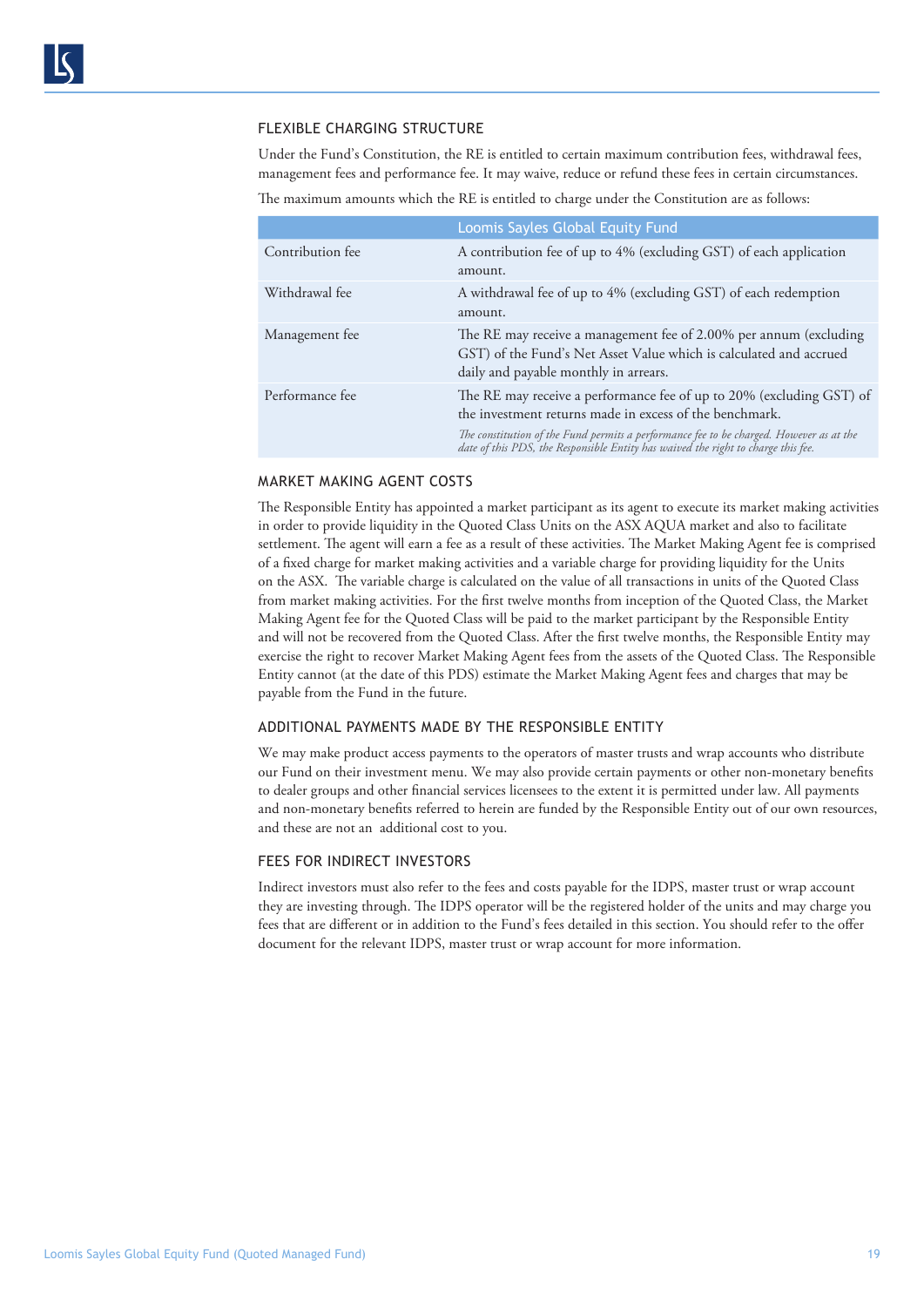### 8. Information & reporting about your investment

#### CHESS HOLDING STATEMENTS

The Responsible Entity will not issue investors with certificates in respect of their Units. Instead, when investors purchase Units on the ASX they will receive a holding statement from the Unit Registry which will set out the number of Units they hold. The holding statement will specify the Holder Identification Number allocated by CHESS or Securityholder Reference Number.

#### LOOMIS SAYLES' WEBSITE

General and updated information about the Fund is available from Loomis Sayles' website loomissayles.com.au. This includes the Quoted Class' NAV, iNAV, Unit price, performance, distribution history and monthly updates (detailing Fund size, exposures and top holdings), quarterly investment reports, the current PDS (including any supplementary material) and the Fund's annual financial reports.

The Responsible Entity intends to follow ASIC's good practice guide for continuous disclosure and in so doing will post copies of continuous disclosure notices on its website. Investors are encouraged to check the website regularly for such information.

The site also has a comprehensive section relating to topical updates and relevant articles from the investment team.

#### REPORTING

The Fund is subject to regular reporting and continuous disclosure obligations. Copies of documents lodged with ASIC may be obtained from, or inspected at, an ASIC office. Investors can also call the Responsible Entity to obtain copies of the following documents, free of charge:

- The Fund's annual financial report most recently lodged with ASIC;
- Any half year financial report lodged with ASIC; and
- Any continuous disclosure notices the Responsible Entity places online at loomissayles.com.au or lodged with ASX and ASIC.

#### UPDATED INFORMATION

While the terms and features of the Fund or Quoted Class relating to this PDS are current at the issue date of this PDS, they may change in the future. We reserve the right to change the terms and features of the Fund in accordance with the Constitution of the Fund and the Corporations Act. Updated information which is not materially adverse is accessible from Loomis Sayles' website or the Responsible Entity. A paper copy of the updated information will be available free of charge upon request. In addition, any material updates will also be notified to investors through the ASX market announcements platform.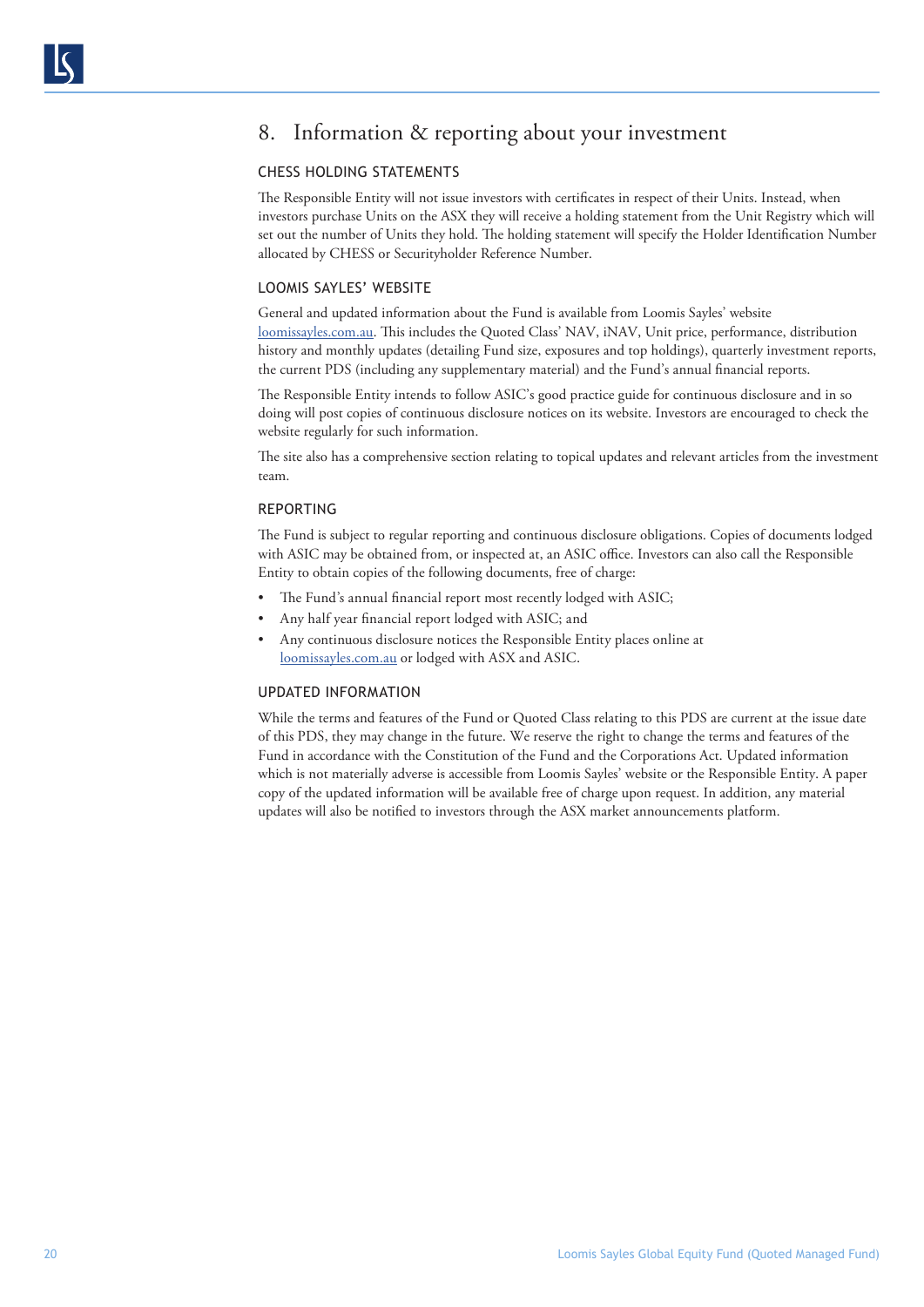### 9. Important tax information

#### INVESTING IN MANAGED FUNDS – WHAT ABOUT TAX?

Investing, and dealing with investments, has tax and often social security implications which can be complex, and which are invariably particular to your circumstances.

This means that it is important that you seek professional taxation advice that takes into account your particular circumstances before you invest or deal with your investment. This section should serve only as a guide to the tax considerations that may arise. This section applies only to Australian resident investors for income tax purposes. Different tax considerations arise for non-resident investors for income tax purposes.

Additionally, the following summary in this section is based on the Australian tax laws as at the date of this PDS and is subject to change.

#### THE WAY MANAGED FUNDS ARE TAXED

It is intended that no income tax will be payable by the Fund as the RE will attribute all the taxable income of the Fund to unitholders.

The distributions from the Fund will include the income the Fund has generated from its investing activities. The income will retain its character as it passes to the investors. As a result, you may receive distributions that include interest, dividends and other income and capital gains (discounted and non-discounted).

#### ATTRIBUTION MANAGED INVESTMENT TRUST (AMIT)

The Fund has made the irrevocable election into the AMIT regime and it is expected that the Fund will continue to meet the eligibility criteria. This section has been prepared on the assumption the Fund will continue to meet the MIT eligibility criteria and will accordingly be an AMIT.

The AMIT regime provides a tax system for eligible Managed Investment Trusts (MITs) that elect to be an AMIT. Where the Fund qualifies as a MIT for income tax purposes, the RE may also seek to make an election to treat the disposal of covered assets on capital account.

The AMIT tax regime provides AMITs with formal mechanisms to attribute taxable income and income tax offsets to their unitholders and allows AMITs to rectify errors made in calculating taxable income by making adjustments in the income year in which they are discovered. These aspects of the AMIT regime aim to effectively codify previous industry practice.

The AMIT regime provides for other measures including an increase in a unitholder's cost base where the distribution received for an income year is less than the taxable components attributed. Similarly, a decrease may occur where the distribution received for an income year is greater than the taxable components attributed.

An AMIT will also be required to issue an AMMA (Attribution MIT Member Annual) statement to you after the end of each income year indicating the components of your attributed share of income.

#### FOREIGN INCOME TAX OFFSETS

Eligible Australian resident investors may be entitled to claim foreign income tax offsets in respect of foreignsourced income generated from overseas investments. You may be able to use these foreign income tax offsets to offset the Australian income tax payable on the foreign source income component attributed to you.

However, foreign income tax offsets can only be used to offset Australian income tax up to the amount of Australian income tax otherwise payable by you on your overall net foreign source income.

#### TAX ON YOUR DISTRIBUTIONS

Australian resident investors are generally subject to tax on their attributed share of the income of the Fund. This will also include amounts that are reinvested in the Fund.

The way in which investors are taxed will depend on the character of the attributed income. We will send you an AMMA Statement indicating the components of your attributed income generally within 20 Business Days after the end of each financial year which will assist you in completing your tax return.

#### GST AND MANAGED FUNDS

The issue of units in the Fund is not subject to GST, however, the Fund may pay GST on the services they acquire.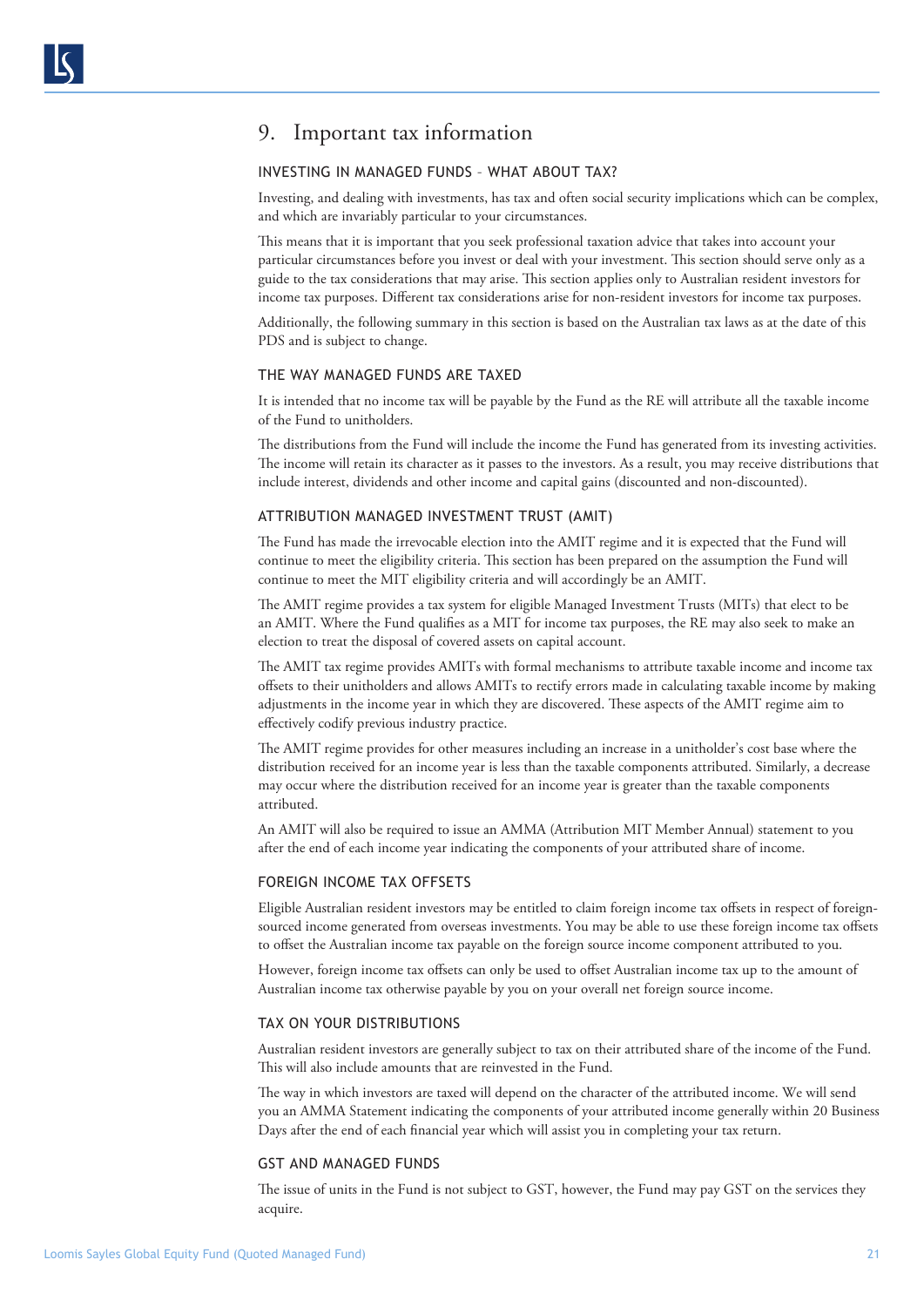Fees and expenses payable by the Fund are subject to GST at the rate of 10%. Generally, the Fund may be entitled to claim the full ITC or RITC for GST incurred on these services. If the GST rate increases, or if the full amount of ITC or RITC is not applicable, the Fund's constitution allows us to recoup the extra amount out of the Fund.

#### CAPITAL GAINS TAX WHEN YOU WITHDRAW FROM THE FUNDS

Australian residents for income tax purposes who invest in the Fund are generally subject to capital gains tax on gains when they redeem units and withdraw any money from the Fund. Where the investor is regarded as a trader or institutional investor, such gains may be regarded as ordinary income. Individuals, trusts and complying superannuation entities may be entitled to capital gains tax discounts in relation to the disposal of units and the capital gains component of distributions.

#### QUOTATION OF TAX FILE NUMBER (TFN) OR AUSTRALIAN BUSINESS NUMBER (ABN)

We recommend you provide your TFN/ABN to your stockbroker or other relevant party when investing in the Fund. If you choose not to and do not advise them that you have an exemption, there may be a requirement to withhold or deduct tax from your distributions at the highest marginal tax rate, plus the Medicare levy, before passing on any distribution to you.

#### FATCA

The United States of America has enacted rules known as the Foreign Account Tax Compliance Act (FATCA). FATCA withholding tax at 30% may apply to US sourced income and payments unless the recipient is 'FATCA compliant'.

Australia has entered into an Intergovernmental Agreement with the US to improve international tax compliance and implement FATCA (the FATCA IGA).

The FATCA IGA and Australian domestic laws will allow Reporting Australian Financial Institutions to be deemed FATCA compliant where they:

- register with the Internal Revenue Service (IRS);
- conduct appropriate due diligence procedures; and
- collect and report information to the Australian Taxation Office (ATO) relating to U.S. Reportable Accounts and payments to Nonparticipating Financial Institutions.

Relevantly, the RE of the Fund is a Reporting Australian Financial Institution and complies with its obligations under the FATCA IGA and Australian domestic laws. That is, the RE and the Fund has registered with the IRS and will collect and report information in relation to the Fund to the ATO and conduct appropriate due diligence procedures – as set out in the FATCA IGA.

Provided that the RE complies with registration, due diligence and reporting requirements in accordance with the FATCA IGA and associated Australian domestic law requirements the Fund will be treated as 'deemed FATCA compliant' and will not be subject to FATCA withholding on US sourced income and payments made to it.

Accordingly, the RE may request that you provide certain information about yourself (for individual investors) or your controlling persons (where you are an entity) in order for the Fund to comply with its FATCA IGA obligations.

We note, that in the event that the Fund or the RE suffers any amount of withholding tax (including FATCA withholding tax) and/or penalties, neither the Fund nor the RE will be required to compensate you for any such tax.

#### COMMON REPORTING STANDARD

The Common Reporting Standard (CRS) is the single global standard for the collection, reporting and exchange of financial account information of non-residents which applies to calendar years ending after 1 July 2017. The CRS is similar to FATCA, whereby the RE, will need to collect and report similar financial account information of all non-residents to the ATO. The ATO may exchange this information with the participating foreign tax authorities of those non-residents.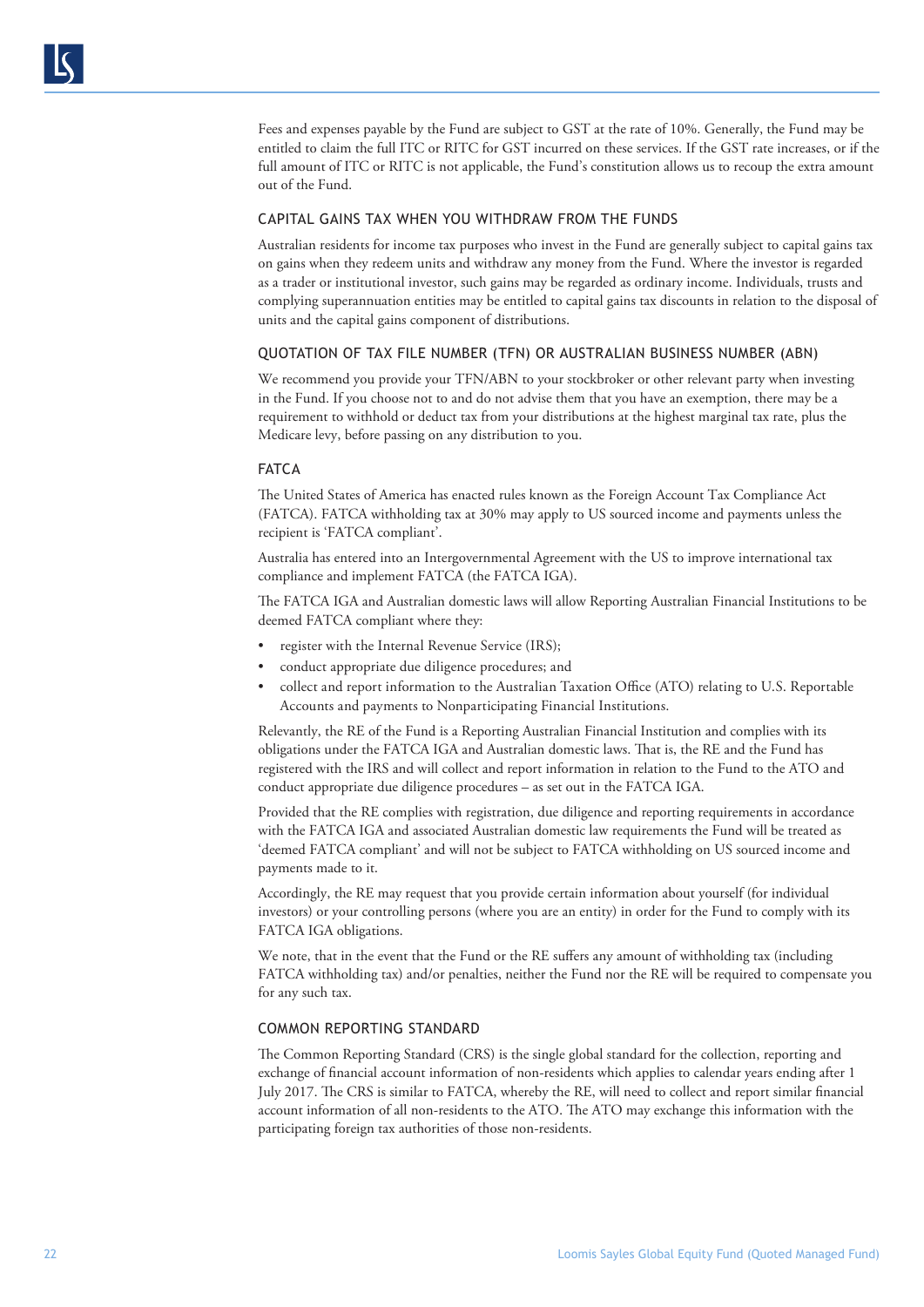### 10. Additional information

#### THE CONSTITUTION

The Fund was established under a constitution. Together with the PDS and certain laws (including the Corporations Act), the Constitution governs our relationship with you.

The Constitution deals with:

- the conditions under which the Fund operates (including the different classes of Units in the Fund);
- the rights, responsibilities, duties and liabilities of the Responsible Entity and investors;
- fees and expenses; and
- termination of the Fund.

Subject to the Fund's constitution and the law, your liability in relation to your investment in the Fund is limited to the amount (if any) which remains unpaid for your units.

However, higher courts have not finally determined the extent of liability of investors in managed investment schemes.

Subject to the Corporations Act, the Constitution limits our need to compensate you if things go wrong. Generally, if we comply with our duties as Responsible Entity of the Fund, then we do not need to compensate investors for any loss suffered in relation to the Fund.

Generally speaking, we may amend the Constitution if the RE reasonably considers that the amendment will not adversely affect investor's rights. Otherwise, we generally must obtain the approval of investors (by special resolution) to make changes to a constitution at a meeting of investors.

You may obtain a copy of the Constitution free of charge by calling, emailing or writing to the RE. The RE's contact details are listed on the back cover of this PDS.

If you are investing through a master trust or wrap account, the Constitution will not govern our relationship with you.

#### ASIC RELIEF

ASIC has granted relief under section 1020F of the Corporations Act from the ongoing disclosure requirements in section 1017B of the Corporations Act on the condition that the Responsible Entity complies with section 675 of the Corporations Act as if the Fund was an unlisted disclosing entity and includes statements in any PDS for interests in the Fund to the effect that Responsible Entity will comply with the continuous disclosure requirements of the Corporations Act as if the Fund were unlisted disclosing entities.

#### UNIT PRICING POLICY

Unit pricing is carried out in accordance with the Fund's constitution and the Responsible Entity's Unit Pricing Policy. If we were to exercise our discretion and change the current unit pricing process of the Fund, we must inform you of the exercise of discretion as soon as possible. The exercise of any such discretion in relation to unit pricing only applies to the Unquoted Class Units. A copy of the Unit Pricing Policy is available from the Responsible Entity free of charge upon request.

#### ASX CONDITIONS OF ADMISSION

As part of the Fund's conditions of admission to trading status for Quoted Class Units on the ASX under the AQUA Rules, the Responsible Entity has agreed to:

- disclose the Fund's portfolio holdings on a quarterly basis within two months of the end of each calendar quarter;
- provide the iNAV for the Fund as described in this PDS; and
- ensure that the Fund's investments are linked to permissible Underlying Instruments (as defined in the AQUA Rules), subject to any waivers granted by the ASX to the Responsible Entity.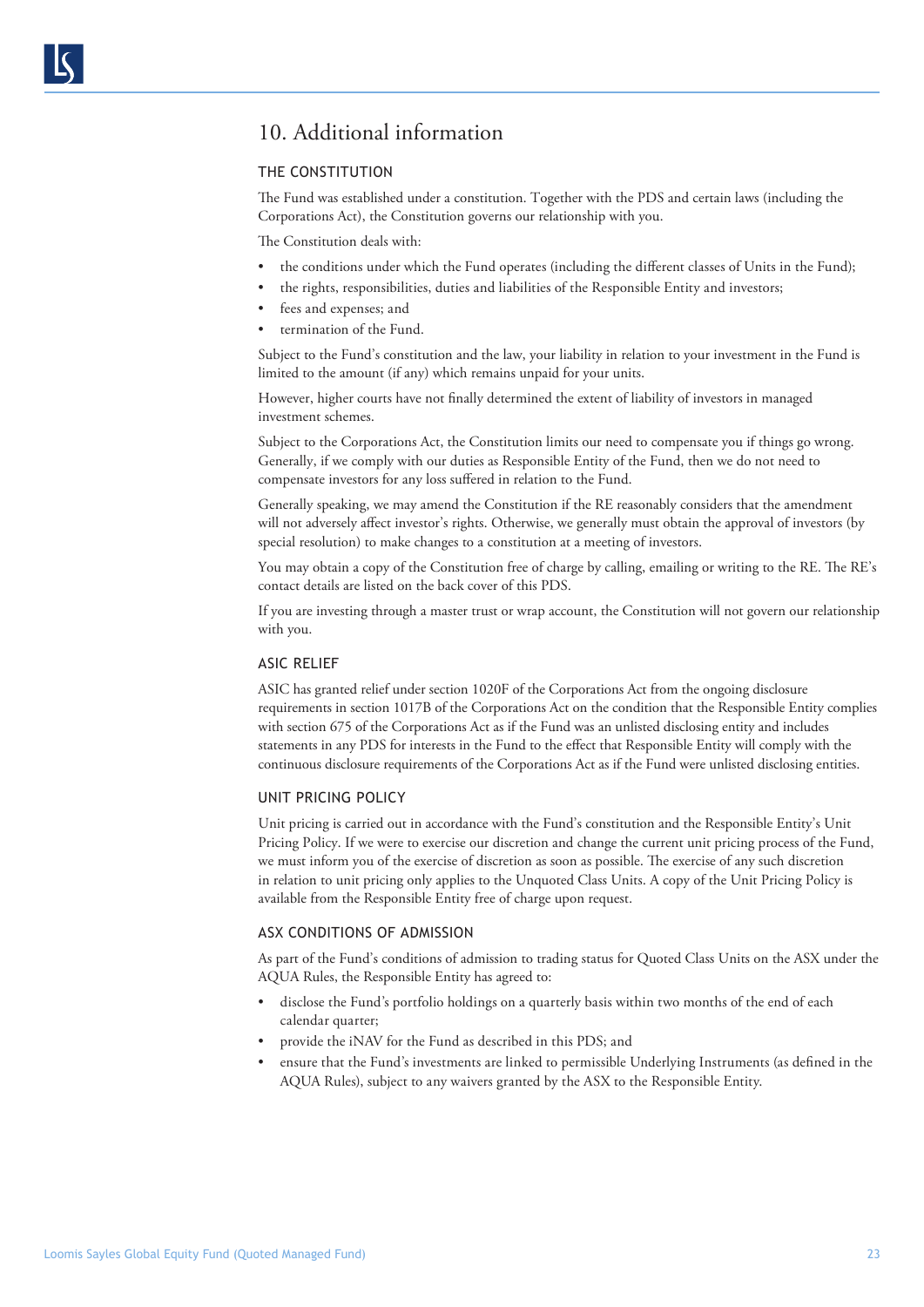#### YOUR RIGHTS

#### Cooling off period

Cooling off rights do not apply when investors transact Units on the ASX.

#### Limitation of liability and indemnity

Subject to the Corporations Act, the Fund's Constitution provides that the Responsible Entity is not liable for any loss or damage to any person (including an investor) by reason of not receiving sufficient or adequate instructions or information from an investor or other person. The Responsible Entity will also, subject to the Corporations Act, not incur any liability, be liable to account to anyone or be liable for loss or damage in relation to the performance of its duties in relation to determinations of fact or law or decisions in respect of tax.

The Responsible Entity is entitled to be indemnified from the assets of the Fund for all expenses which it may incur or become liable for in connection with the proper performance of its duties as Responsible Entity of the Fund including, its administration or management and the maintenance or management of the authorised investments of the Fund. The Responsible Entity has a right to be indemnified out of the Fund's assets in respect of its acts or omissions.

The Responsible Entity may not rely on this indemnity to the extent it has acted fraudulently, with gross negligence, wilful misconduct or in breach of trust involving a failure to show the degree of care and diligence required of the Responsible Entity, having regard to the powers, authorities and discretions conferred on it by the Fund's Constitution.

The Responsible Entity is also entitled to be indemnified in respect of tax paid or payable on behalf of an investor. If the amount payable to an investor is not adequate to meet the tax liability, the Responsible Entity may withdraw Units held by the investor.

#### Complaints

If you have any concerns or complaints, please contact us and we will do our best to resolve your concern quickly and fairly.

You can write to our Complaints Manager:

Investors Mutual Limited PO Box H104 Australia Square NSW 1215 Australia

Alternatively, you can ask to speak with the Complaints Manager on 1300 157 862.

If you believe that your matter has not been dealt with satisfactorily you can contact the Australian Financial Complaints Authority (AFCA) by calling 1800 931 678 or email info@afca.org.au. AFCA is not available to New Zealand unitholders.

#### MASTER TRUST AND WRAP ACCOUNT INVESTORS

We authorise the use of the PDS as disclosure to persons who wish to access the Fund indirectly through an Investor Directed Portfolio Service (IDPS), master trust or wrap account (collectively known as a Platform). If you are investing through a Platform, the operator of the Platform becomes the investor and not you.

Accordingly, you do not acquire the rights of a unitholder of the Fund. The operator of the Platform acquires these rights. An investor via a Platform cannot attend meetings or transfer units.

For Platform investors, the minimum initial and additional investment amounts are those specified by that Platform operator. You will need to complete the application form for that service.

If you invest through a Platform, you can only withdraw or make subsequent investments through the operator of that service. You will be subject to the Platform's conditions for investing, withdrawing, fees and distributions rather than the RE's. If you are investing through a Platform, enquiries should be directed to the operator of that service and not the RE. In addition to the PDS, you should read the document that explains the Platform, as issued by your Platform operator.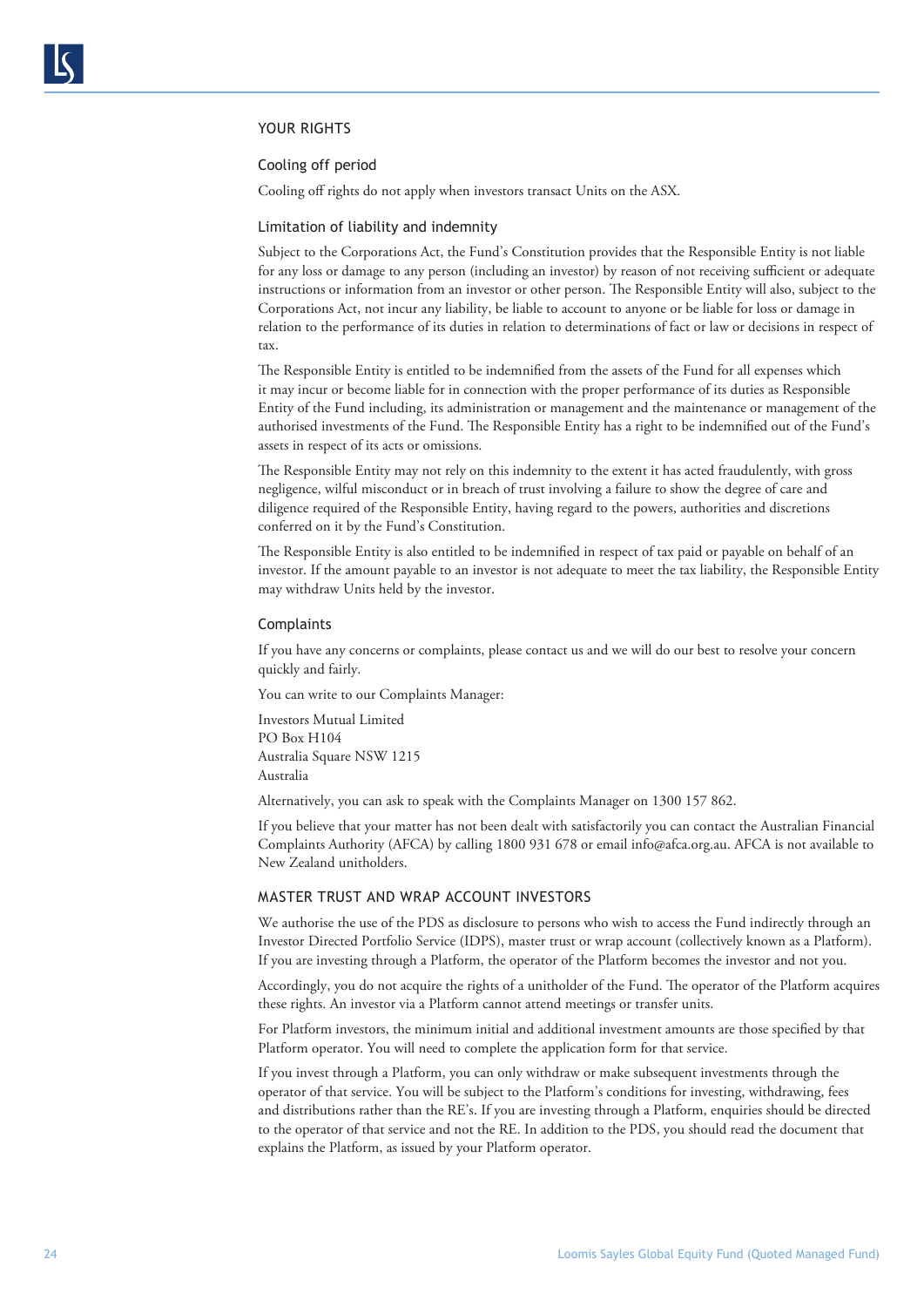## 11. The custodian, investment administrator and investment manager

#### CUSTODIAN & INVESTMENT ADMINISTRATOR

CPL has given, and has not withdrawn before the preparation date of this PDS, its written consent to be named in this PDS as the custodian and administrator for the Fund.

CPL's role as custodian is limited to holding assets of the Fund. The custodian will be paid a fee for acting as the Fund's custodian. As administrator, CPL is responsible for the day to day administration of the Fund. CPL has no supervisory role in relation to the operation of the Fund and has no liability to you for any act done or omission made in accordance with the custody and investment administration agreements to which it is a party with the RE. CPL is a paid service provider and was not involved in preparing, nor takes any responsibility for this PDS and CPL gives no guarantee of the success of the Fund, nor the repayment of capital or any particular rate of capital or income return.

#### INVESTMENT MANAGER

Loomis Sayles has been appointed by the RE to provide investment management services to the Fund. The terms of the Investment Manager's appointment are set out in an investment management agreement between the RE and the Investment Manager.

Loomis Sayles has given, and has not withdrawn before the preparation date of this PDS, its written consent to be named in this PDS as the Investment Manager for the Fund.

Loomis Sayles' role is limited to the provision of investment management services for the Fund.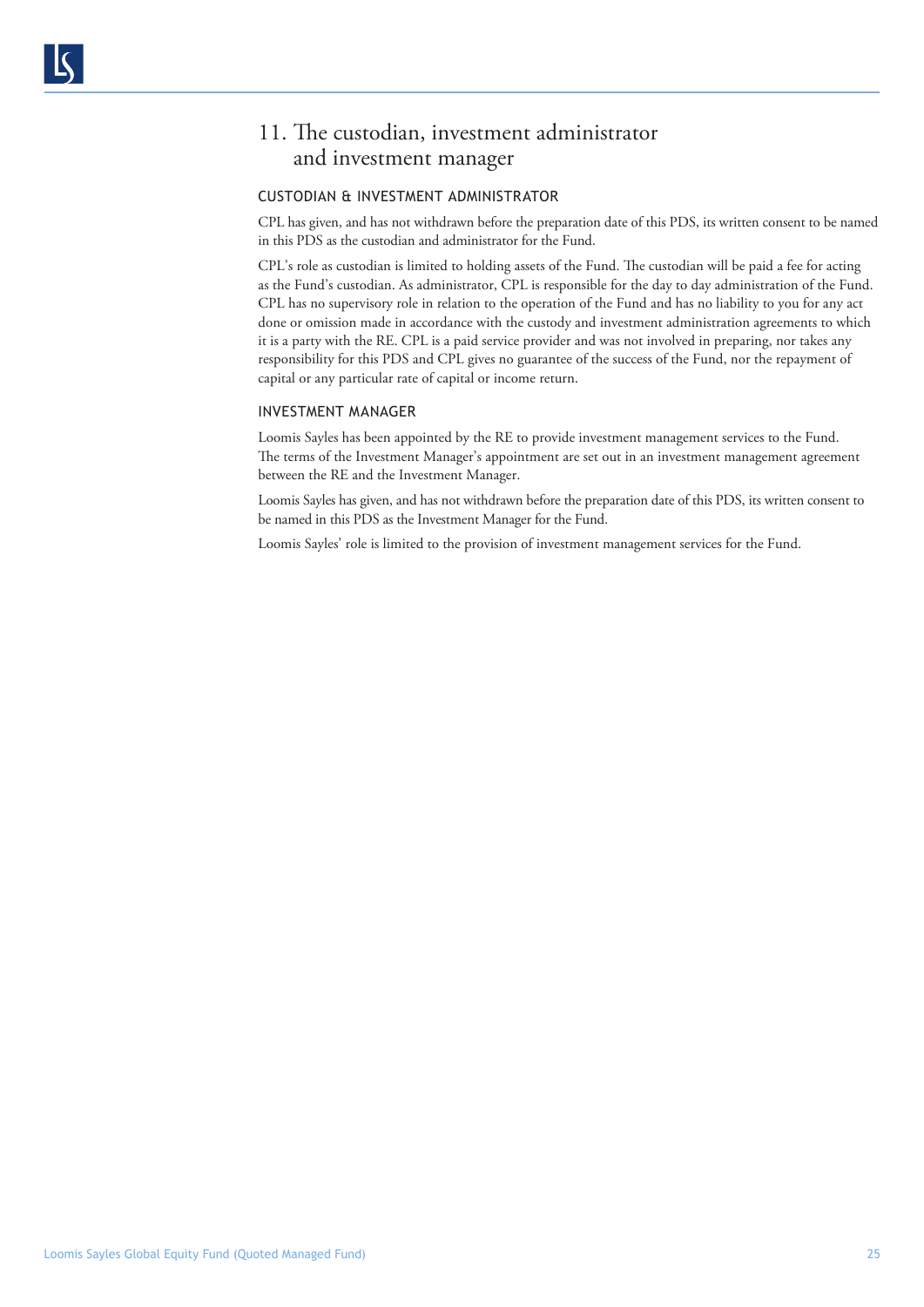### 12. Privacy

By investing in the Fund, you are providing personal information to the RE which we will collect for the primary purpose of providing this product to you. The RE may use the personal information in your application form for a number of related purposes, including processing your application, administration and management of your investment in the Fund and to comply with applicable laws and regulations such as Australian taxation laws, the Corporations Act and the AML/CTF Act.

We may also collect your information if the law requires or if you consent, for example, in the Fund application form.

We may disclose your personal information to:

- related companies of the RE or Investment Manager;
- companies or individuals who provide services or perform functions on behalf of the RE;
- anyone else to whom you authorise us to disclose it;
- anyone else where authorised by law; or
- companies that the RE services.

Some of these recipients will be located overseas including United States, England and Germany, and may include further locations. Where your personal information is transferred to recipients located overseas, it may not receive the level of protection afforded under Australian law. By investing in the Fund, you consent to your personal information being transferred overseas for the purposes detailed above.

If you think our records are wrong or out of date – particularly your address, e-mail address or contact phone numbers – it is important that you contact us so we can correct them. Pursuant to the provisions of the Privacy Act 1988 (Act), you are able to access the personal information that the RE or an outsourced service provider holds about you in relation to your investment. Should you wish to do so, please contact the RE Privacy Officer on 1300 157 862.

Our Privacy Policy (available at loomissayles.com.au) also describes:

- how you can access your personal information and seek its correction;
- how you may complain about a breach of the Australian Privacy Principles; and
- how such a complaint will be handled.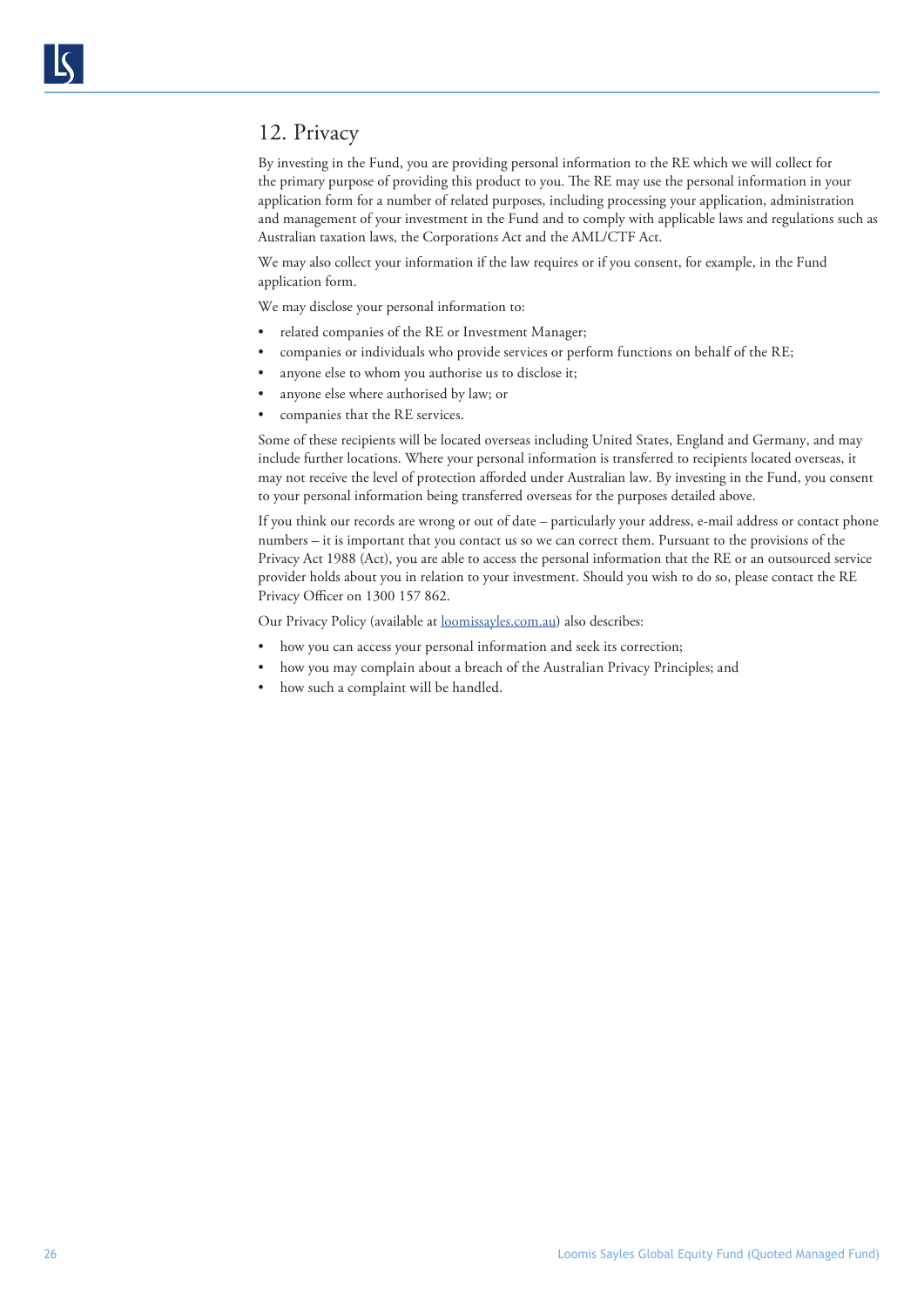### 13. Important information for New Zealand investors

This offer to New Zealand investors is a regulated offer made under Australian and New Zealand law. In Australia, this is Chapter 8 of the Corporations Act 2001 (Aust) and regulations made under that Act. In New Zealand, this is Subpart 6 of Part 9 of the Financial Markets Conduct Act 2013 and Part 9 of the Financial Markets Conduct Regulations 2014. This offer and the content of the offer document are principally governed by Australian rather than New Zealand law. In the main, the Corporations Act 2001(Aust) and the regulations made under that Act set out how the offer must be made. There are differences in how financial products are regulated under Australian law. For example, the disclosure of fees for managed investment schemes is different under the Australian regime. The rights, remedies, and compensation arrangements available to New Zealand investors in Australian financial products may differ from the rights, remedies, and compensation arrangements for New Zealand financial products.

Both the Australian and New Zealand financial markets regulators have enforcement responsibilities in relation to this offer.

If you need to make a complaint about this offer, please contact the Financial Markets Authority, New Zealand (http://fma.govt.nz).

The Australian and New Zealand regulators will work together to settle your complaint. The taxation treatment of Australian financial products is not the same as for New Zealand financial products. If you are uncertain about whether this investment is appropriate for you, you should seek the advice of a financial advice provider. The offer may involve a currency exchange risk. The currency for the financial products is not New Zealand dollars. The value of the financial products will go up or down according to changes in the exchange rate between that currency and New Zealand dollars. These changes may be significant. If you expect the financial products to pay any amounts in a currency that is not New Zealand dollars, you may incur significant fees in having the funds credited to a bank account in New Zealand in New Zealand dollars.

If the financial products are able to be traded on a financial product market and you wish to trade the financial products through that market, you will have to make arrangements for a participant in that market to sell the financial products on your behalf. If the financial product market does not operate in New Zealand, the way in which the market operates, the regulation of participants in that market, and the information available to you about the financial products and trading may differ from financial product markets that operate in New Zealand. The dispute resolution process described in this offer document is available only in Australia and is not available in New Zealand.

#### DISTRIBUTION REINVESTMENT

You can choose to have your distributions from the Fund reinvested in further units of the Fund, or paid to you by direct credit to your nominated bank account. If you do not make a choice, the RE will reinvest your distribution payment at NAV per unit. The units issued to you as part of a distribution will be allotted in accordance with the terms and conditions set out in the offer document. The allotment of units as part of a distribution described in the offer document is offered to New Zealand investors on the following basis:

- At the time the price of the units allotted as part of a distribution reinvestment is set, the RE will not have any information that is not publicly available that would, or would be likely to, have a material adverse effect on the realisable price of the units if the information were publicly available.
- The right to acquire, or require the RE to issue, units as part of a distribution reinvestment will be offered to all investors in the Fund of the same class, other than those who are resident outside Australia and New Zealand and who are excluded by the RE to avoid the risk of breaching the laws of the relevant overseas country.
- Every investor to whom the right is offered will be given a reasonable opportunity to accept it.
- Units will be issued or transferred on the terms disclosed to an investor in the offer document, and will be subject to the same rights as units issued to all investors of the same class who agree to receive the units.

In respect of the Fund, you have the right to receive from the RE, on request and free of charge, a copy of:

- the latest annual report of the Fund (if any);
- the most recent financial statements of the Fund and, if those financial statements are not audited or reviewed by an auditor, a statement to that effect; and
- a copy of the auditor's report on those financial statements (if any).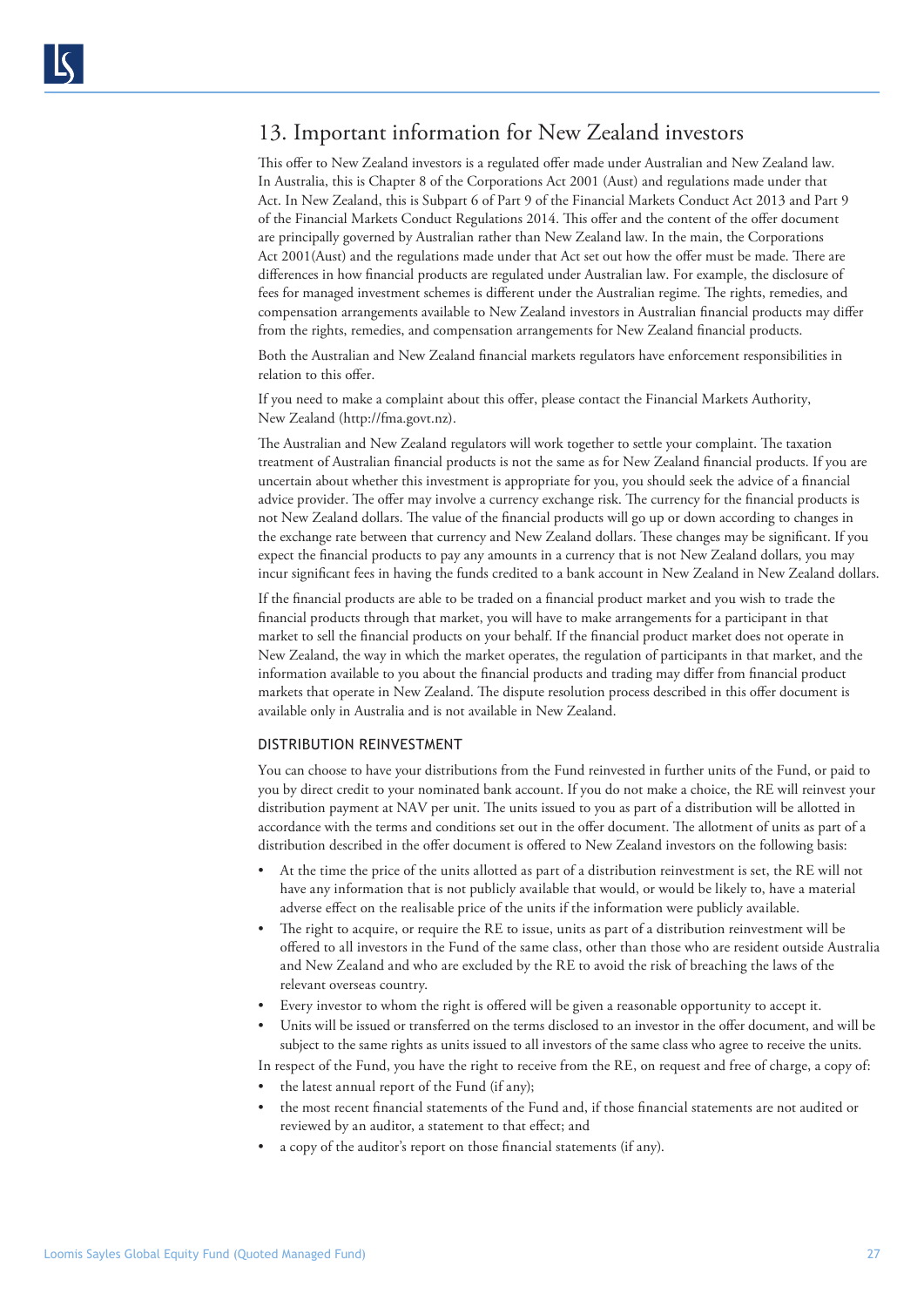You can obtain a copy of any of these documents by electronic means on the website **loomissayles.com.au**. You can also request a copy of any of these documents by contacting us using the details in the 'Contact details' section on the back cover of this PDS.

#### GENERAL

During the currency of the offer document, we will provide you with copies of the relevant constitutional documents in respect of the Fund free of charge on your request. Should you wish to serve us with any documents, you may do so by delivering them to:

Mr Haydn Wong Partner Bell Gully 48 Shortland Street Auckland New Zealand

Mr Wong and Bell Gully have given and not withdrawn before the date of this PDS, their consent to be named in this PDS as the address in New Zealand for service of documents on the RE with regard to the PDS.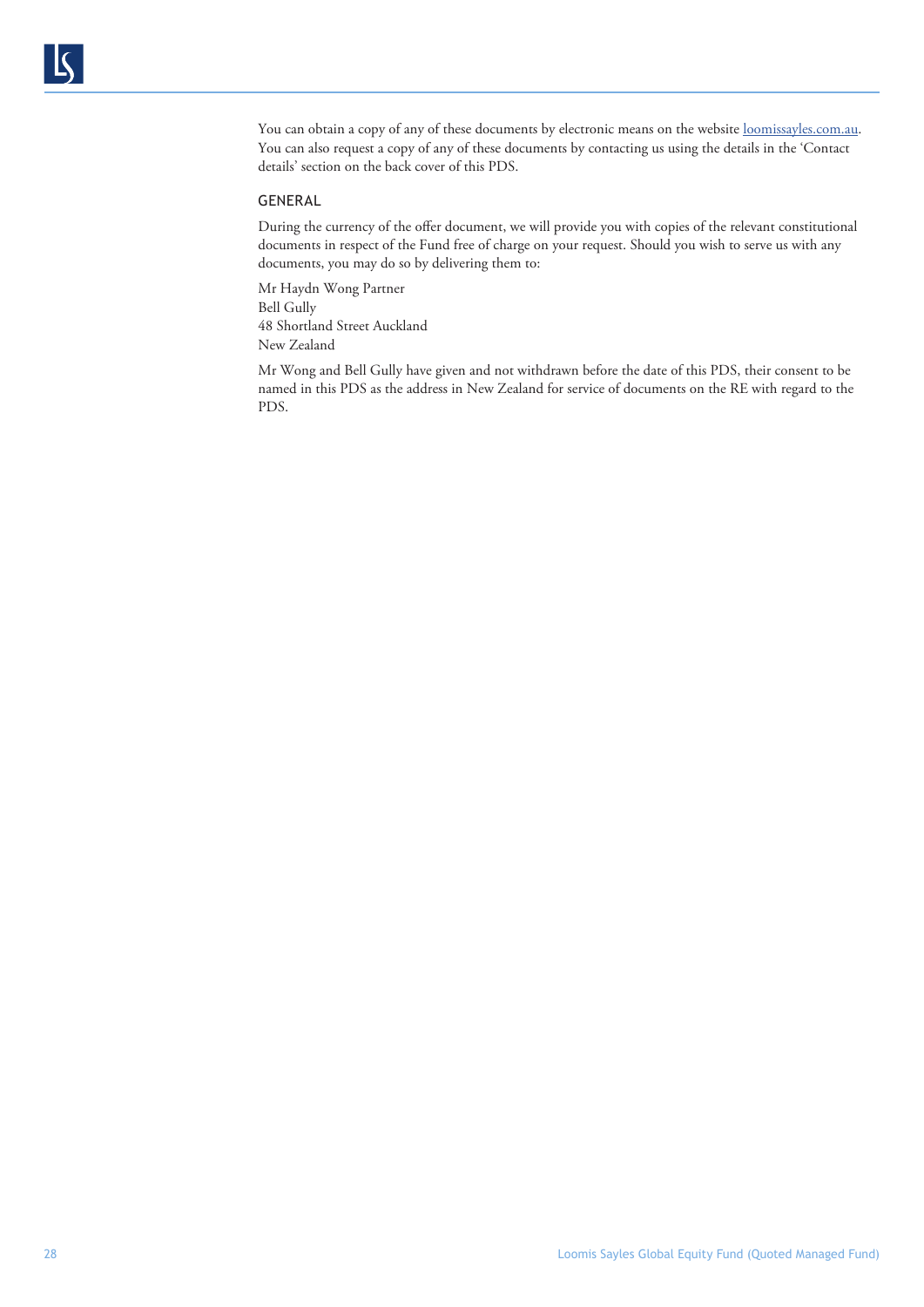

This page has intentionally been left blank.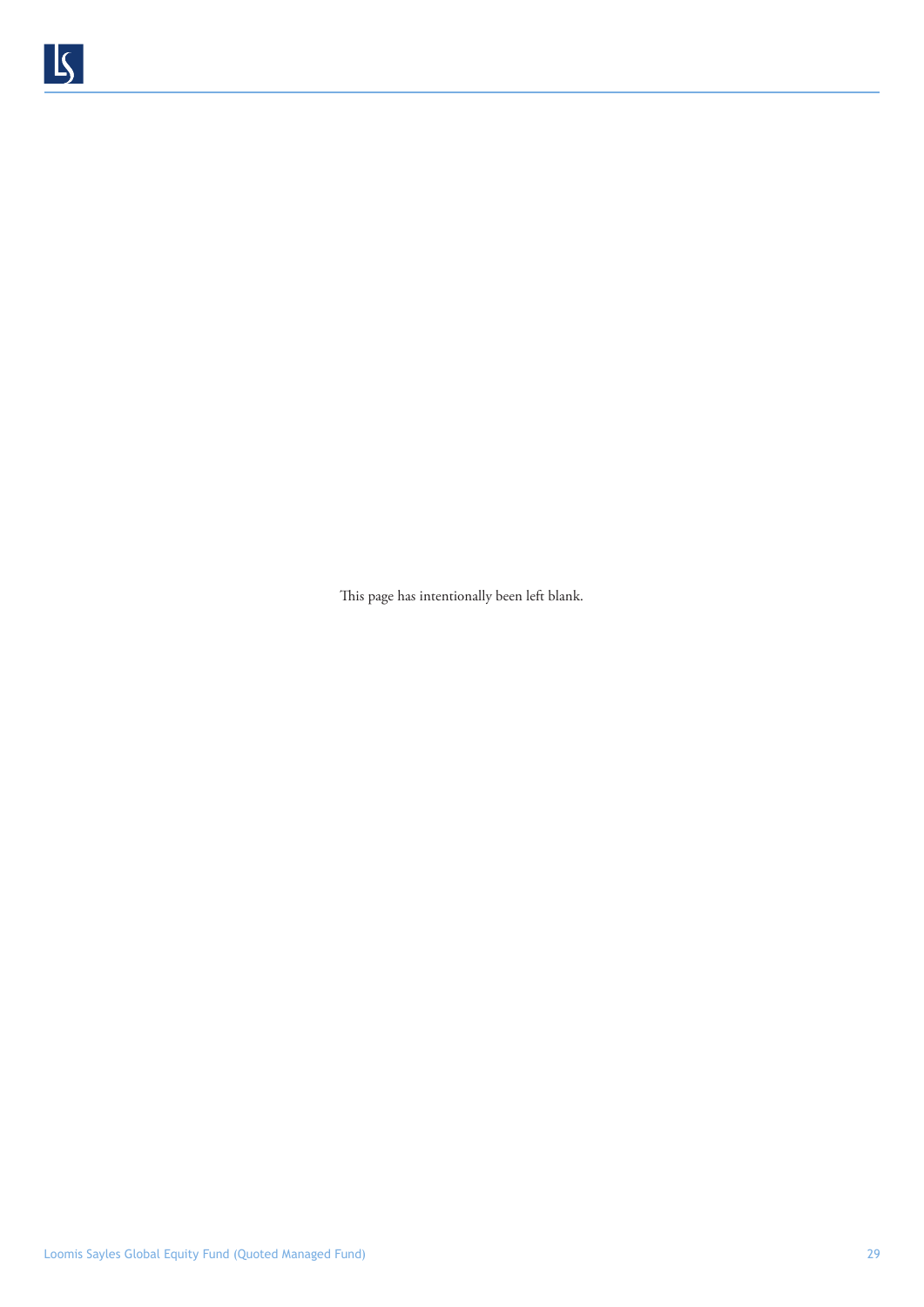

This page has intentionally been left blank.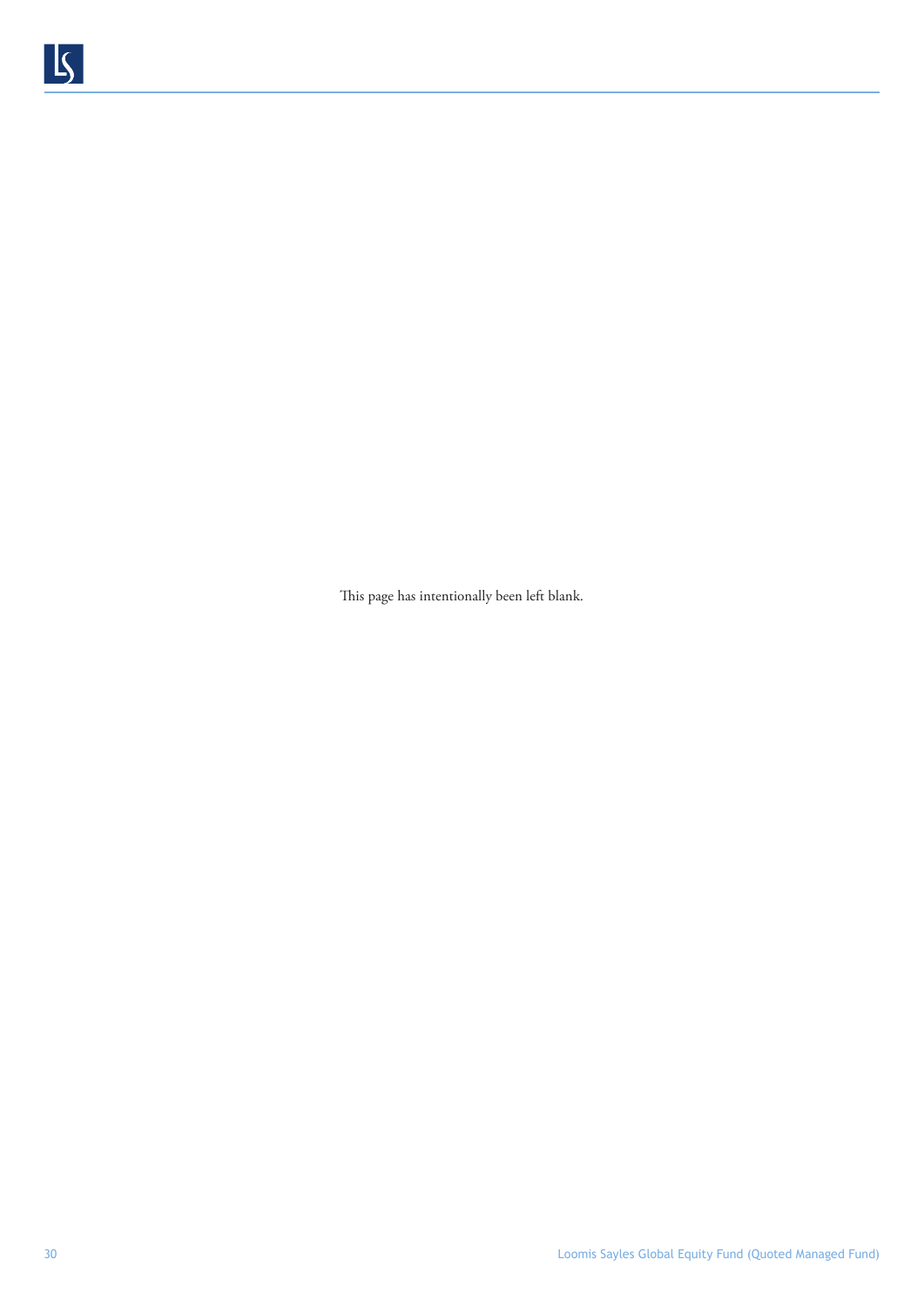# Contact details

#### FOR FURTHER INFORMATION ABOUT YOUR HOLDINGS:

Link Market Services Level 12, 680 George Street Sydney NSW 2000 Australia

Phone: 1300 304 109

Email: LSGE@linkmarketservices.com.au

Postal address: Locked Bag A14, Sydney South NSW 1235 Australia

#### FOR FURTHER INFORMATION ABOUT THE RESPONSIBLE ENTITY, THE INVESTMENT MANAGER AND THE FUND:

Investors Mutual Limited Level 24, 25 Bligh Street Sydney NSW 2000 Australia

or

PO Box H104 Australia Square NSW 1215 Australia Phone: 1300 157 862 Facsimile: +61 2 9232 7511 Email: clientsupport@loomissayles.com.au Website: loomissayles.com.au